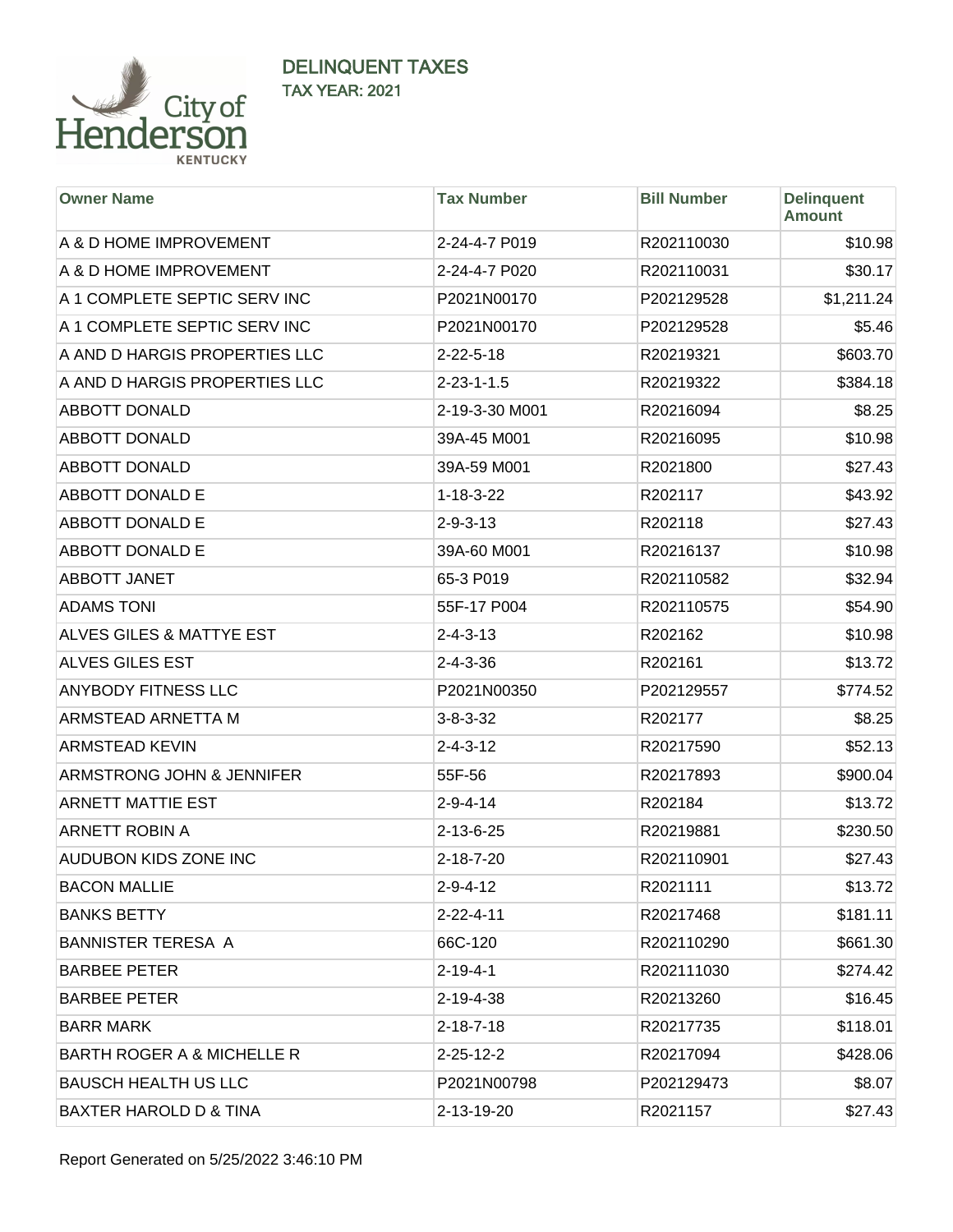

| <b>Owner Name</b>                      | <b>Tax Number</b> | <b>Bill Number</b> | <b>Delinquent</b><br><b>Amount</b> |
|----------------------------------------|-------------------|--------------------|------------------------------------|
| <b>BAXTER WESLEY</b>                   | 65-3 P112         | R202110591         | \$24.70                            |
| <b>BELLE SHERRY L</b>                  | $2 - 13 - 16 - 4$ | R20215350          | \$175.06                           |
| BELT GEORGE R JR & MORGAN R W          | $3-9-1-15$        | R2021182           | \$19.23                            |
| <b>BENTLEY KANE</b>                    | $2 - 19 - 2 - 1$  | R20214841          | \$82.33                            |
| <b>BENTLEY LESLIE</b>                  | 64H-422           | R20215330          | \$12.78                            |
| <b>BENTLEY LESLIE CHAPMAN</b>          | $2 - 12 - 3 - 17$ | R20216544          | \$15.90                            |
| <b>BERRONG TIFFANY</b>                 | $2 - 17 - 2 - 4$  | R20211984          | \$381.41                           |
| <b>BERRY GLENN EST</b>                 | $2 - 13 - 18 - 8$ | R20214539          | \$189.36                           |
| <b>BILLINGS JOHN F</b>                 | $2 - 13 - 4 - 2$  | R2021229           | \$145.44                           |
| <b>BILLINGS STEVE</b>                  | 67-44 P068        | R2021230           | \$35.68                            |
| <b>BIONDINI KATHERINE KELLEY</b>       | $1 - 21 - 3 - 5$  | R20216571          | \$535.09                           |
| <b>BLAIR ELLIS</b>                     | 65-3 P066-01      | R202111269         | \$46.66                            |
| <b>BLAKE BRYAN</b>                     | $2 - 19 - 4 - 14$ | R20218406          | \$27.43                            |
| <b>BLANDFORD DAVID E &amp; DONNA L</b> | 56M-8             | R202110645         | \$713.46                           |
| <b>BLEVINS SCOTT A</b>                 | $2 - 16 - 5 - 3$  | R20215478          | \$189.36                           |
| <b>BLOYD AMBER</b>                     | 2-25-7-17 M001    | R20215339          | \$8.25                             |
| <b>BLYTHE IAN</b>                      | 65-3.1 P024       | R20217765          | \$54.90                            |
| <b>BOLING LARRY</b>                    | 64D-10 P002       | R2021263           | \$104.29                           |
| <b>BOWLING MICHAEL W &amp; DAMA</b>    | 65F-90            | R20219608          | \$905.51                           |
| <b>BOYD DERRICK</b>                    | $2 - 15 - 3 - 22$ | R20215020          | \$197.56                           |
| <b>BOYD DONNA</b>                      | $2 - 15 - 1 - 25$ | R20212888          | \$19.23                            |
| <b>BOYD OSSIE L ESTATE</b>             | 2-17-3-54         | R2021298           | \$41.15                            |
| <b>BRACK KENNETH H</b>                 | 65J-42            | R20216496          | \$414.35                           |
| BRASHEAR JERRY LEON ET AL              | 55A-29            | R2021315           | \$326.55                           |
| <b>BRIGGS JEREL R</b>                  | $2 - 25 - 8 - 12$ | R20216196          | \$41.15                            |
| <b>BRINKLEY MICHAEL D</b>              | $2 - 22 - 2 - 18$ | R20219443          | \$142.70                           |
| <b>BRISTOW HAZEL ET AL</b>             | 65-3.1 P029       | R202110007         | \$68.62                            |
| <b>BRITT TERRY &amp; STACY L</b>       | 64F-66            | R20217633          | \$795.75                           |
| <b>BROOKS DANNY JR &amp; JENNIFER</b>  | 64C-11 P004       | R2021335           | \$63.11                            |
| <b>BROWN ANNA EST</b>                  | $2 - 14 - 1 - 14$ | R2021343           | \$21.96                            |
| <b>BROWN LESLIE</b>                    | $2 - 9 - 4 - 10$  | R20218161          | \$57.64                            |
| <b>BROWN RANDY &amp; RUBY</b>          | 67-67 P011        | R2021357           | \$32.94                            |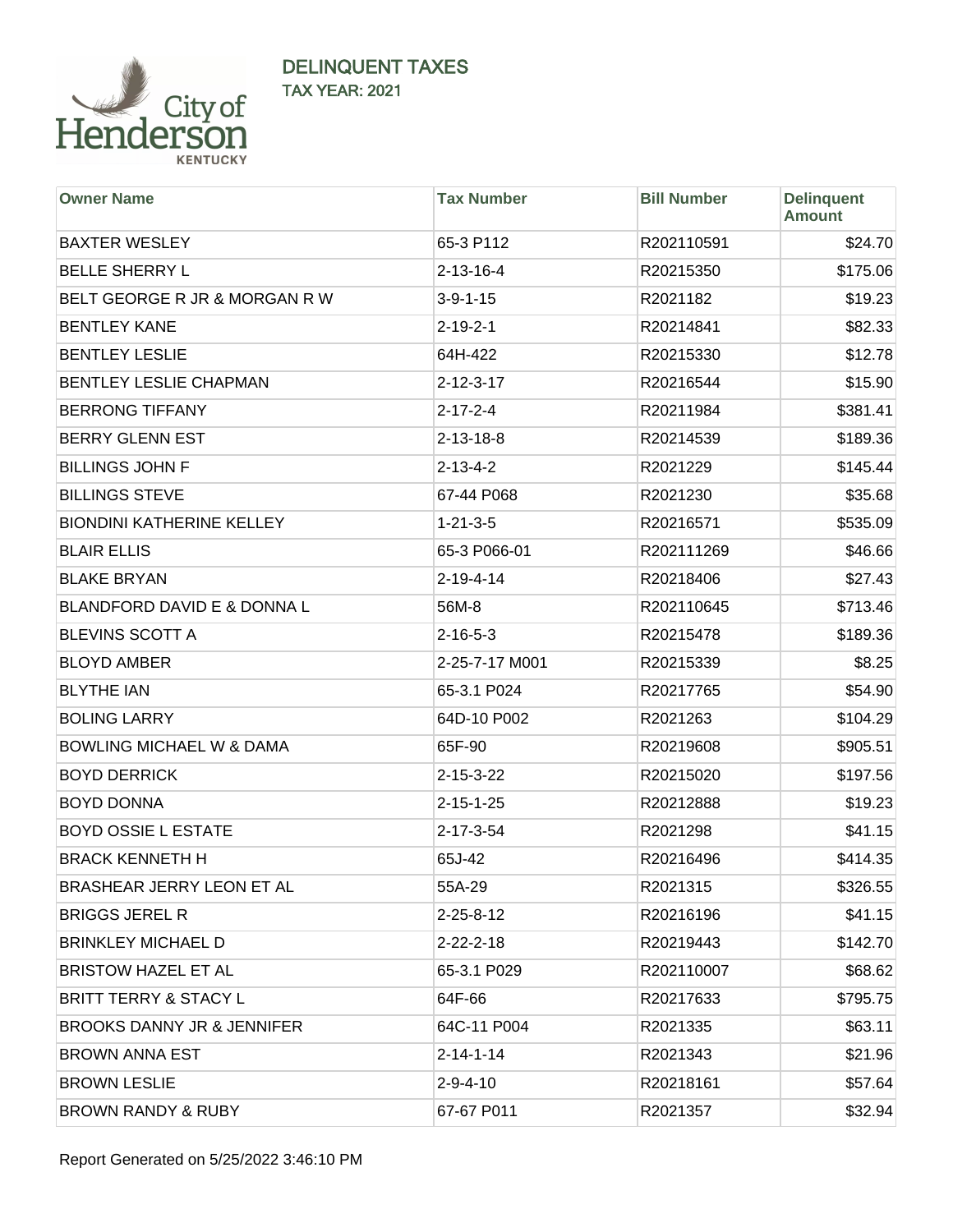

| <b>Owner Name</b>                              | <b>Tax Number</b> | <b>Bill Number</b> | <b>Delinquent</b><br><b>Amount</b> |
|------------------------------------------------|-------------------|--------------------|------------------------------------|
| <b>BUCHANON KENNEDY</b>                        | 65-3.1 P009       | R202111259         | \$32.94                            |
| <b>BUCKMAN CODY &amp; SUNIE</b>                | $2 - 24 - 4 - 15$ | R202110308         | \$137.19                           |
| <b>BUCKMAN JEFF</b>                            | $2 - 24 - 8 - 18$ | R20216111          | \$312.83                           |
| <b>BUMPUS JAMES &amp; RHONDA</b>               | 65-3 P065         | R20217535          | \$87.80                            |
| <b>BURDON SYBIL</b>                            | 66A-125           | R20216459          | \$301.85                           |
| <b>BURRIS CHARLES DEREK &amp; CAROL ANNISE</b> | $2 - 3 - 2 - 11$  | R20216825          | \$19.23                            |
| <b>BURRIS GLADYS LOU ESTATE</b>                | $2 - 16 - 3 - 19$ | R202110650         | \$21.96                            |
| <b>BURRIS JAMES E &amp; KELLY L</b>            | 65C-4             | R2021411           | \$400.63                           |
| <b>BURRIS ROY</b>                              | $2 - 16 - 3 - 16$ | R202110653         | \$63.11                            |
| <b>BURRIS VALERIE</b>                          | $2 - 9 - 3 - 23$  | R20215887          | \$49.39                            |
| <b>BUSHROD LEONARD EST</b>                     | $3 - 7 - 1 - 6.1$ | R2021424           | \$27.43                            |
| <b>BUSHROD THEODORE</b>                        | $2 - 3 - 2 - 16$  | R2021427           | \$19.23                            |
| <b>BUTLER LAWRENCE &amp; DIANE</b>             | $1 - 21 - 2 - 3$  | R2021430           | \$126.21                           |
| <b>C M T INVESTMENT</b>                        | $2 - 14 - 2 - 17$ | R2021448           | \$5.47                             |
| <b>CABELL LAVON SR</b>                         | $2 - 4 - 3 - 20$  | R20218905          | \$27.43                            |
| CAMPBELL HAROLD R & ALLEN W                    | 46A-101           | R20218085          | \$7.72                             |
| <b>CANLAS NOEL II</b>                          | $1 - 1 - 2 - 2$   | R20215672          | \$480.19                           |
| CANLAS NOEL R II & LEI                         | 65K-81            | R20216305          | \$1,070.17                         |
| CANLAS NOEL R II & LEI ANTOINETTE              | 65G-116           | R20218932          | \$647.58                           |
| CANLAS NOEL R II & LEI ANTOINETTE              | 65K-85            | R20218933          | \$581.74                           |
| CANLAS NOEL R II & LEI ANTOINETTE              | 66H-191           | R20218663          | \$548.80                           |
| <b>CANSLER RICHARD &amp; JADA</b>              | $2 - 25 - 8 - 7$  | R20214667          | \$27.43                            |
| <b>CANSLER RICHARD &amp; JADA</b>              | $3 - 3 - 3 - 9$   | R202110058         | \$98.78                            |
| <b>CARLISLE GENE L TRUST</b>                   | $1 - 2 - 1 - 22$  | R20218317          | \$521.37                           |
| <b>CARNER MARY</b>                             | 67-44 P018        | R202110003         | \$8.25                             |
| <b>CARRIER CHRISTOPHER R</b>                   | $2 - 13 - 2 - 8$  | R20215716          | \$49.39                            |
| CARROLL JOSEPH LEE & VIRGINIA                  | 56A-44            | R202110411         | \$334.75                           |
| <b>CARTER ROBIN R</b>                          | 39A-91 M001       | R20215783          | \$32.94                            |
| <b>CHAMBERS DAWN R</b>                         | $2 - 3 - 1 - 1$   | R20214134          | \$41.15                            |
| CHAVEZ ENRIQUE ROJAS & ROXANNA GARZA           | $2 - 17 - 8 - 15$ | R202110080         | \$98.78                            |
| CHRISTIAN JACQUELINE K                         | $2 - 10 - 3 - 6$  | R20216570          | \$255.20                           |
| CHURCH MICHAEL E & KARLA D                     | 65F-222           | R20217224          | \$817.71                           |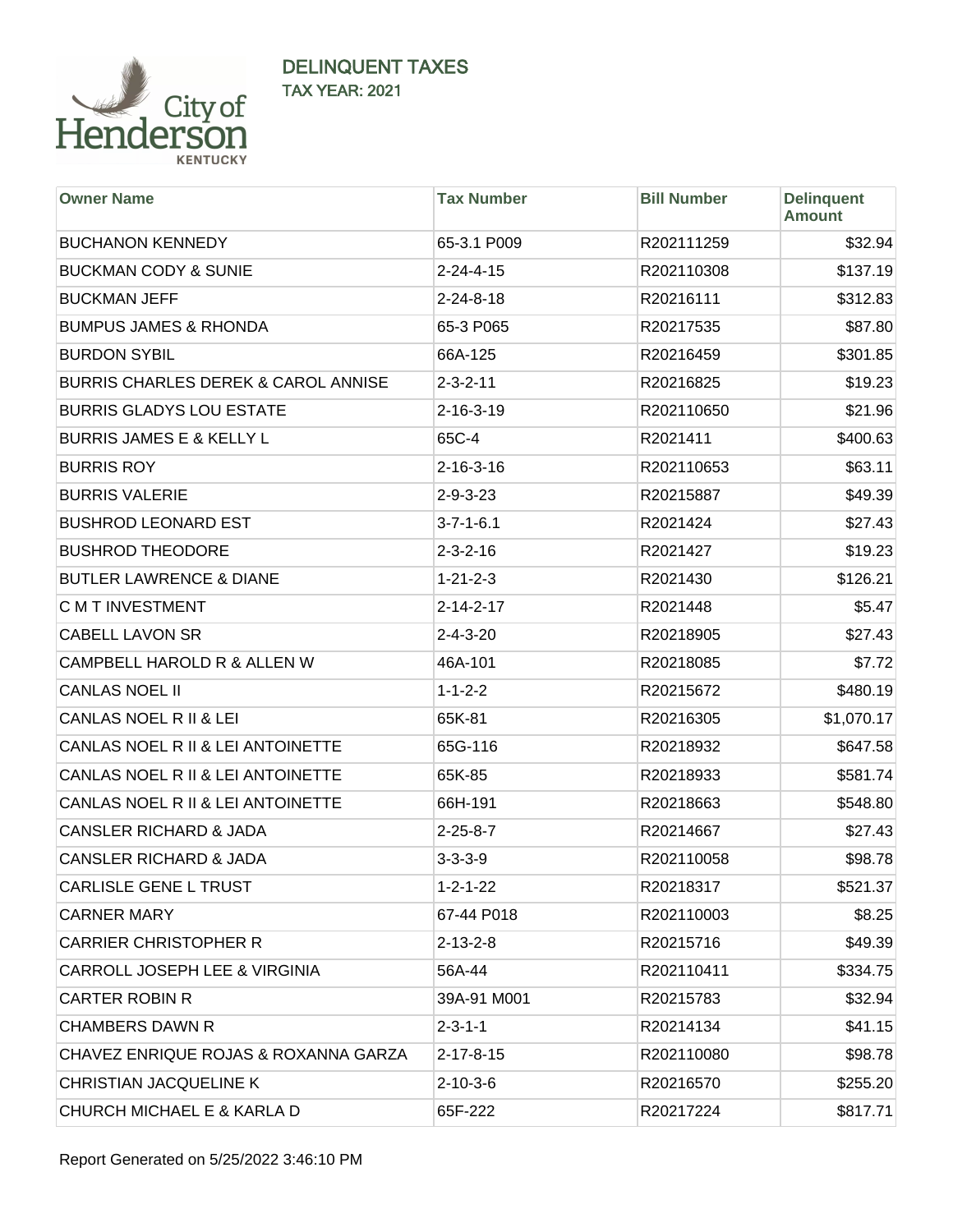

| <b>Owner Name</b>                      | <b>Tax Number</b> | <b>Bill Number</b> | <b>Delinquent</b><br><b>Amount</b> |
|----------------------------------------|-------------------|--------------------|------------------------------------|
| <b>CLARK JOAN ELIZABETH</b>            | $2 - 14 - 2 - 19$ | R2021562           | \$384.18                           |
| <b>CLARK NANCY A</b>                   | 55E-15            | R20214963          | \$293.61                           |
| <b>CLORE THOMPSON BURRIS ETAL</b>      | 66-72             | R2021579           | \$20.30                            |
| <b>COBB JOSEPH</b>                     | 67-67 P006        | R2021591           | \$32.94                            |
| <b>COBB JOSHUA</b>                     | $2 - 17 - 3 - 57$ | R20211272          | \$27.43                            |
| COINSTAR ASSET HOLDING LLC             | P2021N00493       | P202129990         | \$14.98                            |
| <b>COKE CORIL</b>                      | $2 - 15 - 1 - 16$ | R202110160         | \$235.97                           |
| <b>COLE ROBERT</b>                     | 2-25-2-20 P009    | R20216468          | \$10.98                            |
| <b>COLLIER LENA</b>                    | 67-44 P011        | R20216075          | \$2.74                             |
| <b>COLLINGS ALICE</b>                  | 65J-128           | R20218648          | \$441.78                           |
| <b>COMBEST RICKY RAY ET AL</b>         | $2 - 16 - 1 - 5$  | R202111397         | \$112.50                           |
| COMMONWEALTH ENTERTAINMENT LLC         | P2021N00673       | P202129674         | \$1.65                             |
| COMMONWEALTH ENTERTAINMENT LLC         | P2021N00673       | P202129674         | \$130.01                           |
| <b>CONNER TAMMY</b>                    | 2-18-6-23.1       | R20216359          | \$38.41                            |
| <b>COOK ANTHONY</b>                    | 55F-17 P006       | R20215813          | \$2.74                             |
| <b>COOMES WILLIAM M &amp; KIMBERLY</b> | 55C-128           | R20219635          | \$466.47                           |
| <b>COONEY JUSTIN &amp; HANNAH</b>      | 65-3.1 P016       | R202111260         | \$43.92                            |
| <b>COOPER BRANDI &amp; ANTHONY</b>     | 2-24-4-7 P026     | R202111255         | \$16.45                            |
| COOPER MICHAEL W & MARY M LIFE EST     | 56F-1-10          | R20216891          | \$170.13                           |
| CORVEALAINEZ JOSE CARLOS               | 2-17-9-14.1       | R20219905          | \$82.33                            |
| <b>COSBY CASSANDRA</b>                 | 65-3 P124         | R202111274         | \$32.94                            |
| <b>COSBY RHONDA S</b>                  | $2 - 4 - 3 - 17$  | R202111364         | \$24.70                            |
| <b>COSBY RHONDA S ET AL</b>            | $2 - 10 - 2 - 7$  | R20216460          | \$219.52                           |
| <b>COSBY RODNEY</b>                    | 2-4-3-9           | R20214866          | \$850.65                           |
| <b>COSBY RODNEY</b>                    | $2 - 5 - 3 - 16$  | R20216725          | \$153.68                           |
| <b>COSBY RODNEY</b>                    | $2 - 5 - 3 - 17$  | R20217697          | \$27.43                            |
| <b>COSBY RODNEY</b>                    | 56C-3             | R20214867          | \$82.33                            |
| <b>COSBY RODNEY L</b>                  | $2 - 4 - 3 - 15$  | R20219872          | \$10.98                            |
| <b>COX KAREN D</b>                     | 56D-55            | R20216557          | \$205.81                           |
| <b>CRITSER MICHAEL G &amp; JUDY</b>    | 66F-110           | R2021695           | \$19.11                            |
| <b>CROFT MICHAEL T &amp; JENNIFER</b>  | 67-67 P057        | R20217300          | \$27.43                            |
| CROSSFIT BENDING IRON LLC              | P2021N00097       | P202129682         | \$133.67                           |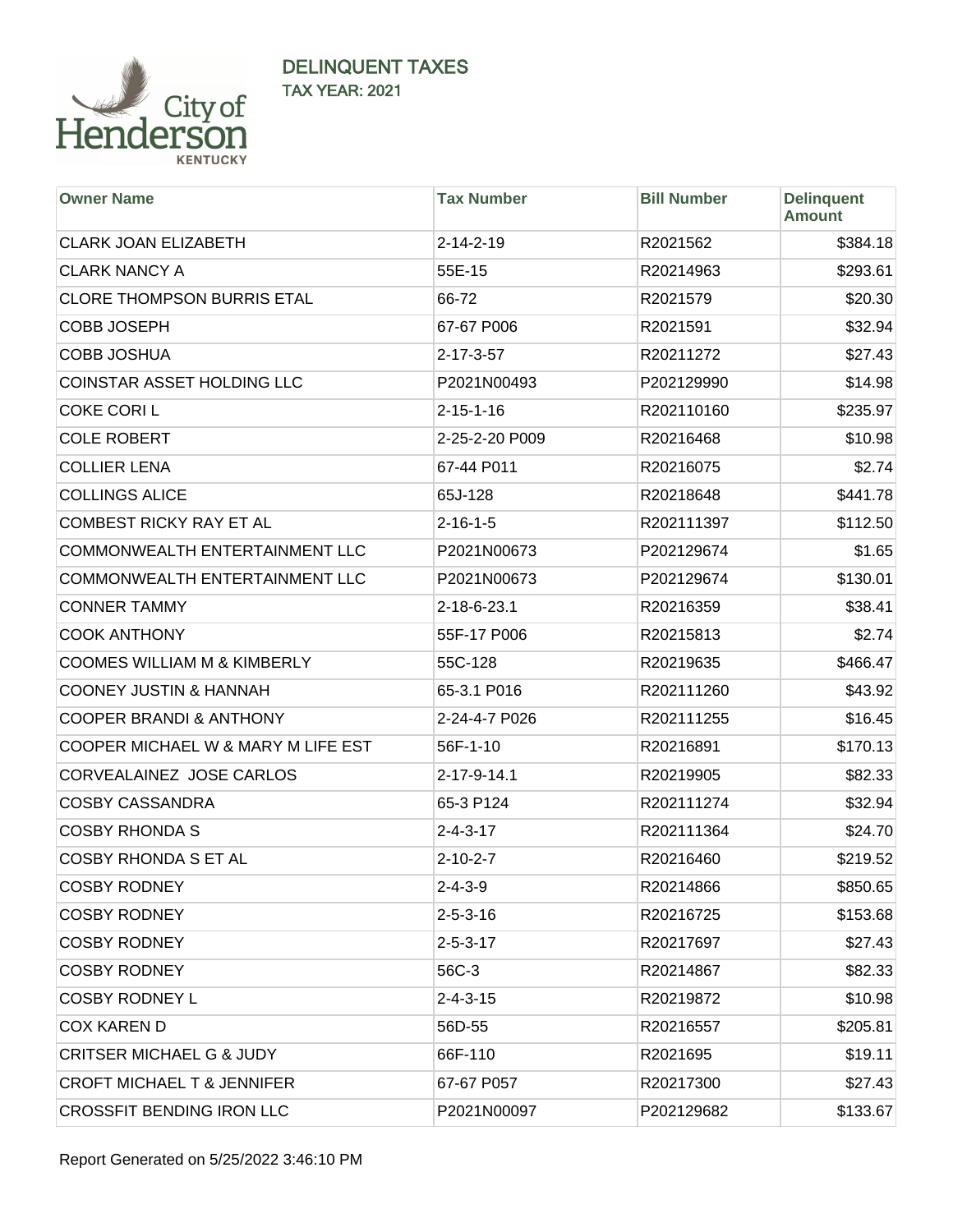

| <b>Owner Name</b>                 | <b>Tax Number</b>  | <b>Bill Number</b> | <b>Delinquent</b><br><b>Amount</b> |
|-----------------------------------|--------------------|--------------------|------------------------------------|
| <b>CROWE DAVID &amp; DEBORAH</b>  | $2 - 4 - 3 - 26$   | R20216479          | \$27.43                            |
| <b>CROWLEY JAMES</b>              | 65-3.1 P005        | R20217212          | \$32.94                            |
| <b>CROWLEY MARK E</b>             | $2 - 16 - 1 - 7$   | R2021705           | \$107.03                           |
| <b>CRUZ MONA D</b>                | 67-44 P004         | R20218768          | \$16.45                            |
| <b>CUMMINGS JIMMY DAN</b>         | 65K-134-3N         | R202111408         | \$384.18                           |
| <b>CUSIC JEFF</b>                 | 55F-24 P122        | R20216762          | \$13.72                            |
| D & L ASSOC LLP                   | $2 - 13 - 2 - 7$   | R20214779          | \$13.72                            |
| <b>D N L PROPERTIES LLC</b>       | P2021N00821        | P202129949         | \$926.94                           |
| <b>DAMRATH ROBERT</b>             | 64C-11 P051        | R20218197          | \$32.94                            |
| <b>DANIELS TRACY</b>              | 2-24-4-7 P023      | R20216106          | \$27.43                            |
| <b>DAVIS DARRELL EST</b>          | 65K-84             | R20215184          | \$521.37                           |
| <b>DAVIS TITANIA</b>              | $2 - 9 - 2 - 24$   | R20215252          | \$172.87                           |
| DAVIS VIRGINIA D EST              | $2 - 9 - 2 - 17$   | R20218526          | \$96.05                            |
| <b>DEJARNETT LISA</b>             | $3 - 2 - 1 - 18$   | R20217154          | \$16.45                            |
| <b>DENHAM MYTCH</b>               | 67-67 P028         | R20219677          | \$21.96                            |
| <b>DENNEY CYNTHIA</b>             | 65-3.1 P037        | R202111262         | \$82.33                            |
| <b>DENNYS #7822</b>               | P2021N01089        | P202129717         | \$1,190.72                         |
| <b>DENNYS #7822</b>               | P2021N01089        | P202129717         | \$114.65                           |
| DIXON FRANK & HENRIETTA           | $2 - 8 - 4 - 8$    | R2021813           | \$109.76                           |
| DIXON KENNETH R                   | $2 - 13 - 2 - 6$   | R20218496          | \$87.80                            |
| DIXON ZACHARY T                   | 56-20 M002         | R20217565          | \$16.45                            |
| DNL PROPERTIES LLC                | 65-65              | R20217585          | \$9,582.06                         |
| <b>DONALD ABBOTT</b>              | 56-23 M001         | R202111380         | \$9.60                             |
| <b>DOSS LORETTA EST</b>           | 2-21-8-17          | R2021832           | \$156.42                           |
| <b>DUCKWORTH JOHN LANCE</b>       | $2 - 2 - 3 - 9$    | R20216235          | \$493.94                           |
| <b>DUCKWORTH LOIS EST</b>         | $2 - 17 - 7 - 17$  | R2021861           | \$150.91                           |
| <b>DUGAS SHARON S</b>             | $2 - 25 - 12 - 3$  | R20215389          | \$178.38                           |
| <b>DUNCAN MARTHA EST</b>          | $2 - 18 - 6 - 9$   | R2021887           | \$109.76                           |
| <b>DUNCAN RICHARD ALLEN</b>       | $2 - 13 - 13 - 6$  | R20214792          | \$345.73                           |
| DURHAM RANDY                      | $2 - 5 - 3 - 12.1$ | R2021899           | \$2.74                             |
| <b>E &amp; T TREE SERVICE LLC</b> | P2021N00194        | P202129734         | \$8.51                             |
| <b>E &amp; T TREE SERVICE LLC</b> | P2021N00194        | P202129734         | \$400.75                           |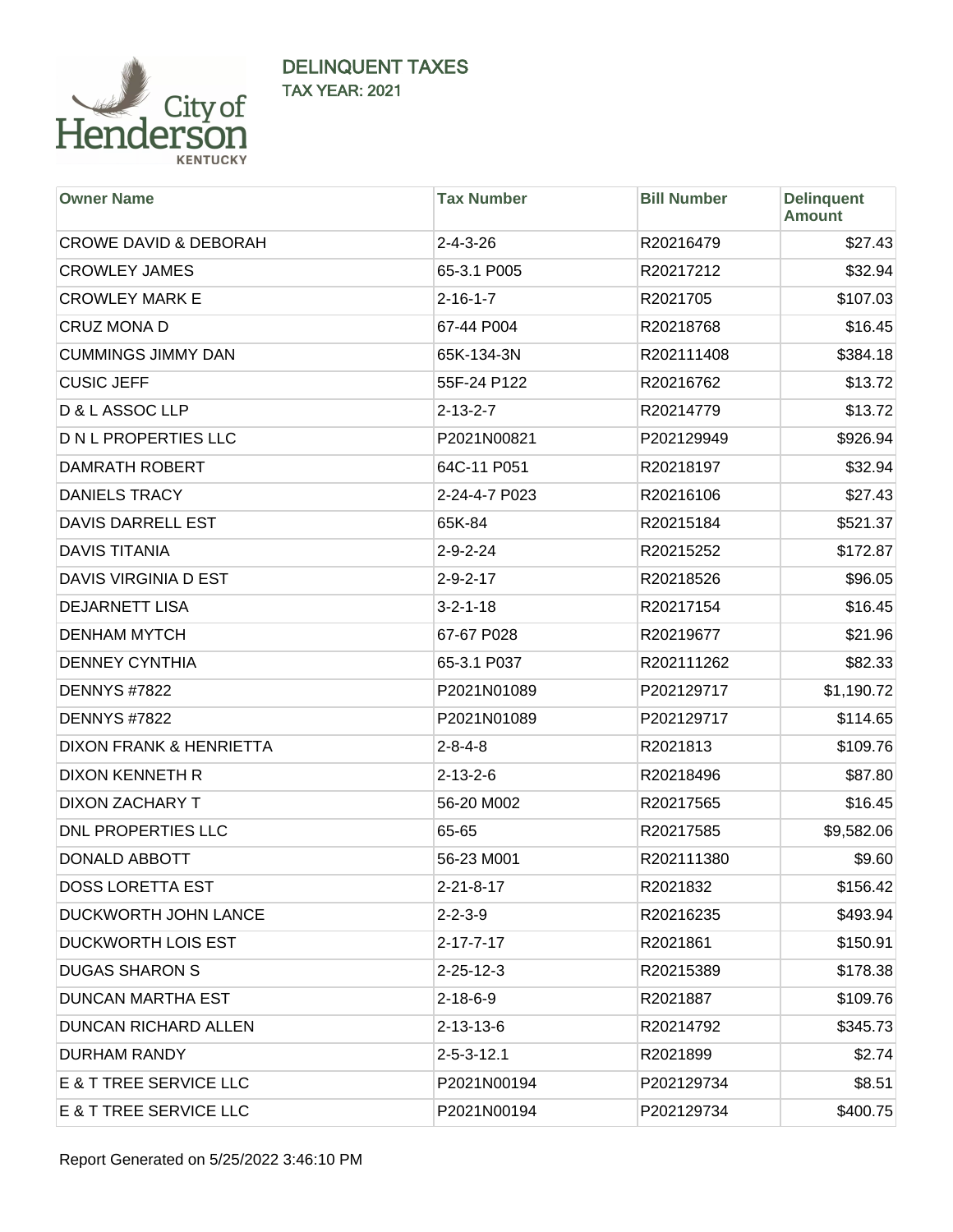

| <b>Owner Name</b>                             | <b>Tax Number</b> | <b>Bill Number</b> | <b>Delinquent</b><br><b>Amount</b> |
|-----------------------------------------------|-------------------|--------------------|------------------------------------|
| E R A BUGG & ASSOC REALTY                     | 2-25-13-10        | R2021903           | \$208.54                           |
| <b>EADES JENNIFER</b>                         | 67-67 P054        | R20217221          | \$32.94                            |
| <b>EADES SUSIE A</b>                          | 2-13-3-32         | R2021908           | \$192.09                           |
| <b>EDEN JIM</b>                               | 65-3 P122         | R20215831          | \$6.59                             |
| <b>ELDRIDGE SYLVESTER EST</b>                 | $2 - 3 - 3 - 5$   | R2021924           | \$27.43                            |
| <b>ELS PROPERTIES LLC</b>                     | $1 - 20 - 4 - 5$  | R20218212          | \$521.37                           |
| <b>ERVIN CHARLIE &amp; VICKY</b>              | 39A-98            | R2021955           | \$82.33                            |
| <b>ERVIN DAVID</b>                            | 65-3 P087         | R20212528          | \$32.94                            |
| <b>ESTES LACY</b>                             | 67-67 P094-01     | R202110552         | \$43.92                            |
| <b>FAMBROUGH GINA</b>                         | 67-44 P003        | R20215797          | \$10.98                            |
| <b>FARLEY EDGAR E II EST</b>                  | $2 - 24 - 3 - 15$ | R20216068          | \$82.33                            |
| FEDERAL NATIONAL MTG ASSOC GRANITE P          | 2-19-4-26         | R20214999          | \$71.35                            |
| <b>FENDRICK HEIRS</b>                         | $3 - 8 - 6 - 7$   | R2021993           | \$27.43                            |
| FIRST AMERICAN COMMERCIAL BANC                | P2021N01114       | P202129893         | \$3,228.63                         |
| <b>FLOYD JASON</b>                            | 39A-80 M001       | R20215782          | \$13.72                            |
| <b>FLOYD TIMOTHY</b>                          | $3 - 1 - 2 - 1$   | R20219890          | \$27.43                            |
| <b>FLOYD TIMOTHY</b>                          | $3 - 1 - 2 - 2$   | R20219891          | \$186.58                           |
| FOR RENT LLC                                  | $2 - 21 - 9 - 12$ | R20216658          | \$192.09                           |
| FORD JEFFERY                                  | 64C-11 P029       | R20214330          | \$6.59                             |
| FORTUNE ROY & LORENE & NORMA                  | $2 - 3 - 1 - 5$   | R20211019          | \$41.15                            |
| <b>FOX VOSN</b>                               | 64D-8 P008-02     | R20219050          | \$16.45                            |
| <b>FRANKS JESSIE</b>                          | 64D-8 P030-01     | R202110544         | \$5.47                             |
| <b>FRAZIER ROBIN</b>                          | $3 - 6 - 4 - 13$  | R20213844          | \$19.23                            |
| <b>FREELS SHERRY</b>                          | $2 - 21 - 6 - 10$ | R20211034          | \$16.45                            |
| <b>FRISBY STARR OVERTON</b>                   | 56D-145           | R20212340          | \$436.31                           |
| <b>FULCHER TERRI</b>                          | 56H-29            | R20219957          | \$411.61                           |
| GATES JEREMY L & JACLYN A                     | 65A-32            | R20216230          | \$10.95                            |
| <b>GEE CHARLES LEON</b>                       | $3 - 9 - 1 - 7$   | R20215484          | \$137.19                           |
| <b>GERALD W WOLFE ESTATE</b>                  | 2-13-8-22         | R202111306         | \$183.85                           |
| <b>GEUVARA FREDY A &amp; CANEZA ANTONIA E</b> | 2-18-8-7          | R20216709          | \$54.90                            |
| <b>GIBSON CHARLES</b>                         | $2 - 25 - 9 - 13$ | R202110158         | \$126.21                           |
| <b>GIBSON DORRIS E EST</b>                    | $3 - 2 - 1 - 17$  | R20211125          | \$54.90                            |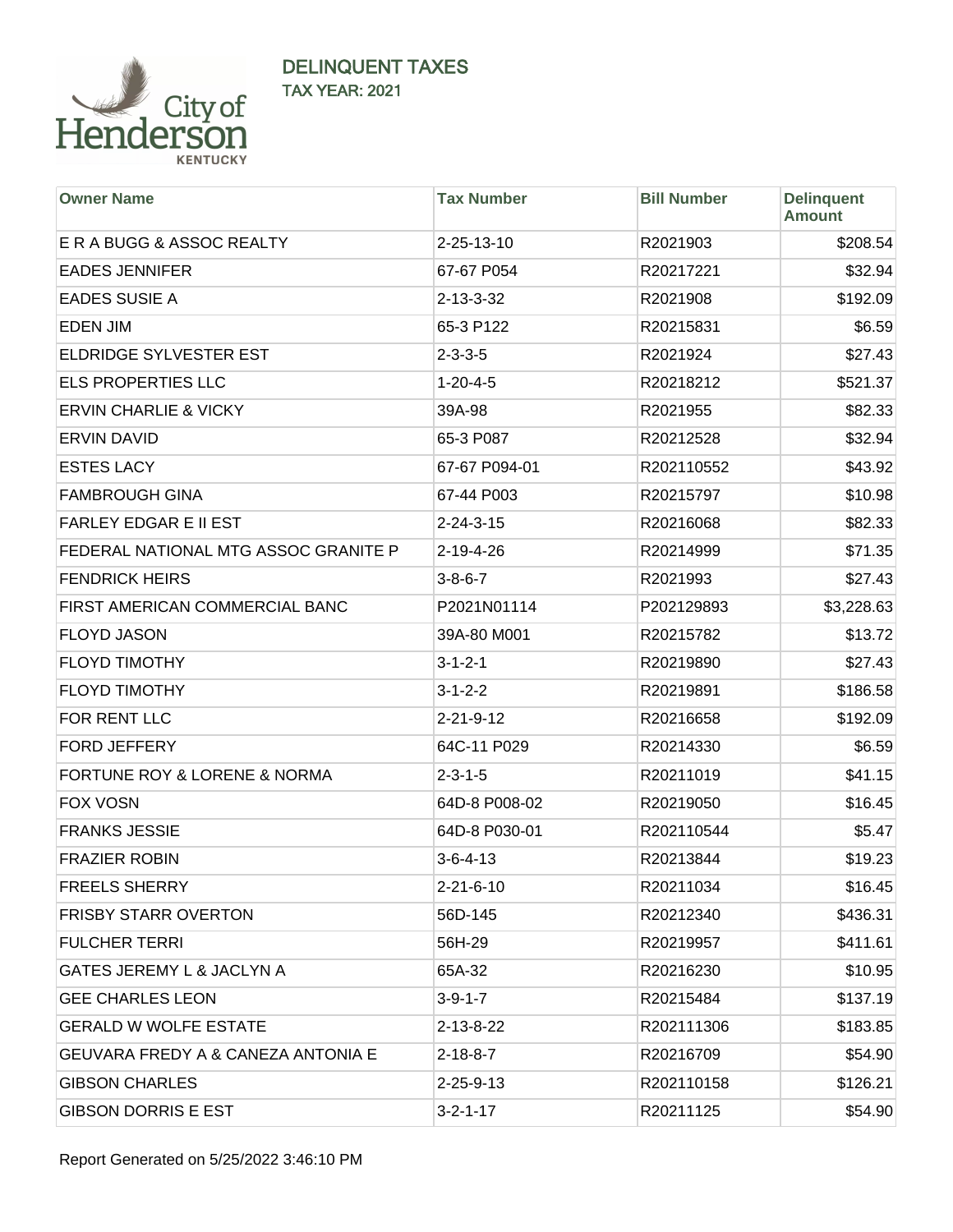

| <b>Owner Name</b>                      | <b>Tax Number</b> | <b>Bill Number</b> | <b>Delinquent</b><br><b>Amount</b> |
|----------------------------------------|-------------------|--------------------|------------------------------------|
| <b>GILBERT CHRIS &amp; MICHELLE L</b>  | 64A-25 M001       | R20216939          | \$74.09                            |
| <b>GILBERT CLYDE &amp; TERRY LEE</b>   | $2 - 13 - 1 - 14$ | R20214546          | \$205.81                           |
| <b>GILBERT JACKIE</b>                  | $2 - 21 - 1 - 12$ | R20218450          | \$16.45                            |
| <b>GILBERT OTIS</b>                    | $3 - 3 - 2 - 11$  | R20211144          | \$2.74                             |
| <b>GILBERT STACEY L</b>                | $2 - 8 - 4 - 18$  | R20216322          | \$5.47                             |
| <b>GILBERT STACEY LAMAR</b>            | $2 - 8 - 4 - 15$  | R20211146          | \$219.52                           |
| <b>GILBERT STACEY LAMAR</b>            | $2 - 8 - 4 - 19$  | R20211147          | \$5.47                             |
| <b>GIRTEN CASSANDRA F EST</b>          | 55F-17 P049       | R20217472          | \$5.47                             |
| <b>GISH BENTLEY</b>                    | 56J-7             | R20214451          | \$515.86                           |
| GISH BENTLEY ALLEN ET AL               | $2 - 22 - 2 - 10$ | R20217944          | \$54.90                            |
| <b>GISH BETH ANN</b>                   | $1 - 18 - 2 - 17$ | R20219418          | \$164.66                           |
| <b>GIVENS DONNA</b>                    | 39A-32 M001       | R20216706          | \$8.25                             |
| <b>GIVENS KELLI</b>                    | 65-3 P061         | R20214905          | \$137.19                           |
| <b>GIVENS MASON &amp; JENNIFER</b>     | 55F-17 P112       | R20217233          | \$27.43                            |
| <b>GOLDEN GLAZE INC</b>                | P2021N00681       | P202129813         | \$92.51                            |
| <b>GOLDEN GLAZE INC</b>                | P2021N00681       | P202129813         | \$118.02                           |
| <b>GOLDEY HENRY A ESTATE</b>           | $3 - 6 - 2 - 18$  | R202110529         | \$164.66                           |
| <b>GREEN ALBERT L</b>                  | $2 - 15 - 2 - 18$ | R20211203          | \$19.23                            |
| <b>GREEN BROOK</b>                     | 67-44 P074        | R202111343         | \$13.72                            |
| <b>GREEN LAURA</b>                     | 67-44 P048-01     | R20219097          | \$5.47                             |
| <b>GREEN LAURA</b>                     | 67-44 P081-01     | R20219099          | \$21.96                            |
| <b>GREGG CLARENCE E EST</b>            | $3 - 8 - 7 - 10$  | R20211244          | \$19.23                            |
| <b>GRIFFIN ANNAMARIE L</b>             | $1 - 27 - 2 - 12$ | R20219771          | \$757.34                           |
| <b>GRIFFIN LORI</b>                    | 55F-24 P006       | R20219683          | \$54.90                            |
| <b>GRIFFIN TRACIE</b>                  | 55F-24 P052-01    | R202111308         | \$54.90                            |
| <b>GRIGGS TRUMAN C JR</b>              | 56B-15            | R20214509          | \$493.94                           |
| <b>GROSSMAN CHRISTIE ANNETTE</b>       | 2-17-7-18         | R20216355          | \$156.42                           |
| <b>GROSSMAN JOHN L JR</b>              | $2 - 17 - 7 - 7$  | R20216859          | \$301.85                           |
| <b>GROSSMAN PAMELA</b>                 | $2 - 17 - 3 - 40$ | R20216826          | \$192.09                           |
| <b>GROVES THOMAS ALLEN</b>             | $2 - 17 - 8 - 1$  | R202110930         | \$323.81                           |
| <b>GRZEGORCZYK BRUCE &amp; DOROTHY</b> | 2-25-12-4         | R20218276          | \$65.84                            |
| <b>GUEVARA FREDY</b>                   | $2 - 19 - 2 - 51$ | R20219349          | \$375.94                           |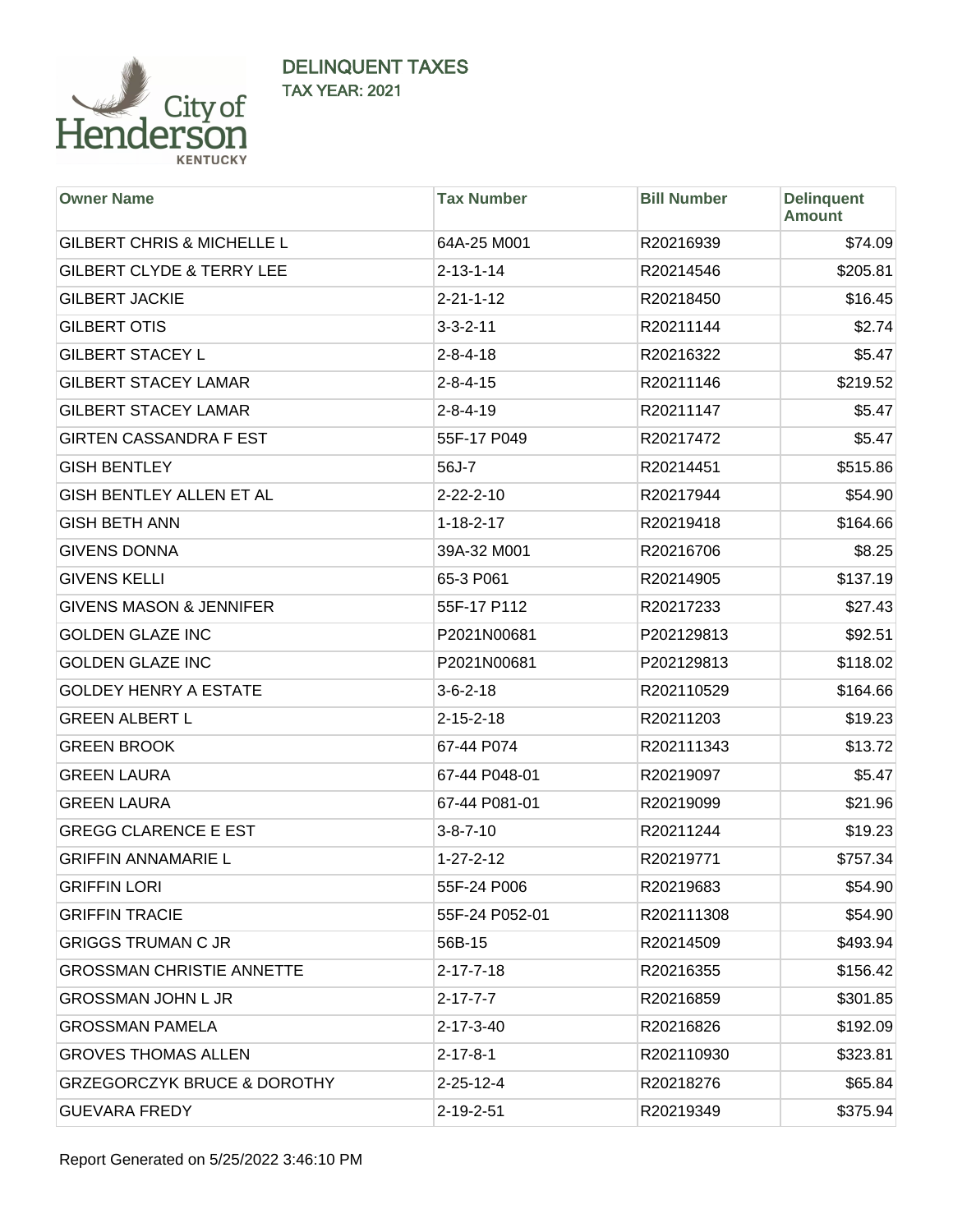

| <b>Owner Name</b>           | <b>Tax Number</b> | <b>Bill Number</b> | <b>Delinquent</b><br><b>Amount</b> |
|-----------------------------|-------------------|--------------------|------------------------------------|
| <b>HALL KAREN</b>           | 67-44 P077        | R20215208          | \$5.47                             |
| <b>HALL MARTHA</b>          | $2 - 10 - 1 - 7$  | R20211299          | \$16.45                            |
| <b>HAMILTON AARON EST</b>   | $2 - 15 - 3 - 2$  | R20211308          | \$41.15                            |
| <b>HANCOCK JOHN A</b>       | $2 - 14 - 1 - 2$  | R20217777          | \$277.16                           |
| HANCOCK JOHN A & DONNA G    | 55F-47            | R20211316          | \$197.56                           |
| HANCOCK JOHN A & DONNA G    | 55F-97            | R20211317          | \$128.99                           |
| HAPE STEPHAN TRACY          | 55B-2             | R20214302          | \$274.42                           |
| HARBERSON DOROTHY M         | $2 - 22 - 7 - 5$  | R202111163         | \$118.01                           |
| <b>HARDRICK NICHOLAS</b>    | 39A-90 M001       | R20217543          | \$19.23                            |
| <b>HARDRICK NICHOLAS</b>    | 65G-134           | R20218487          | \$2,030.58                         |
| <b>HARDRICK NICHOLAS</b>    | 65G-73            | R20218488          | \$1,262.26                         |
| <b>HARDRICK NICHOLAS</b>    | 66F-78            | R20218489          | \$653.09                           |
| <b>HARDRICK NICHOLAS J</b>  | $2 - 13 - 3 - 27$ | R202110063         | \$104.29                           |
| <b>HARDRICK NICHOLAS J</b>  | $2 - 17 - 8 - 18$ | R202110064         | \$63.11                            |
| <b>HARDRICK NICHOLAS J</b>  | $2 - 22 - 3 - 17$ | R202110065         | \$93.31                            |
| <b>HARDRICK NICHOLAS J</b>  | $3 - 7 - 4 - 15$  | R202110066         | \$46.66                            |
| <b>HARDRICK NICHOLAS J</b>  | 39A-32            | R202110067         | \$71.35                            |
| <b>HARDRICK NICHOLAS J</b>  | 39A-41            | R202110068         | \$71.35                            |
| <b>HARDRICK NICHOLAS J</b>  | 39A-57            | R202110069         | \$71.35                            |
| <b>HARDRICK NICHOLAS J</b>  | 39A-79            | R202110070         | \$71.35                            |
| <b>HARDRICK NICHOLAS J</b>  | 39A-80            | R202110071         | \$71.35                            |
| <b>HARDRICK NICHOLAS J</b>  | 39A-82            | R202110072         | \$71.35                            |
| <b>HARDRICK NICHOLAS J</b>  | 39A-83            | R202110073         | \$71.35                            |
| HARDRICK NICHOLAS J         | 39A-90            | R202110074         | \$71.35                            |
| <b>HARDRICK NICHOLAS J</b>  | 39A-91            | R202110075         | \$71.35                            |
| <b>HARDRICK NICHOLAS J</b>  | 39A-96            | R202110076         | \$71.35                            |
| HARDRICK NICHOLAS JOSEPH    | 65J-100           | R202111184         | \$631.13                           |
| <b>HARDRICK NICK</b>        | 39A-41 M001       | R202111084         | \$19.23                            |
| <b>HARDRICK NICK</b>        | 39A-79 M001       | R2021162           | \$19.23                            |
| <b>HARDRICK NICK</b>        | 39A-96 M001       | R2021163           | \$32.94                            |
| HARDY RETHA M EST           | $2 - 16 - 5 - 11$ | R20213913          | \$2.74                             |
| <b>HARMON MARY E NELSON</b> | 56K-1             | R20218272          | \$362.22                           |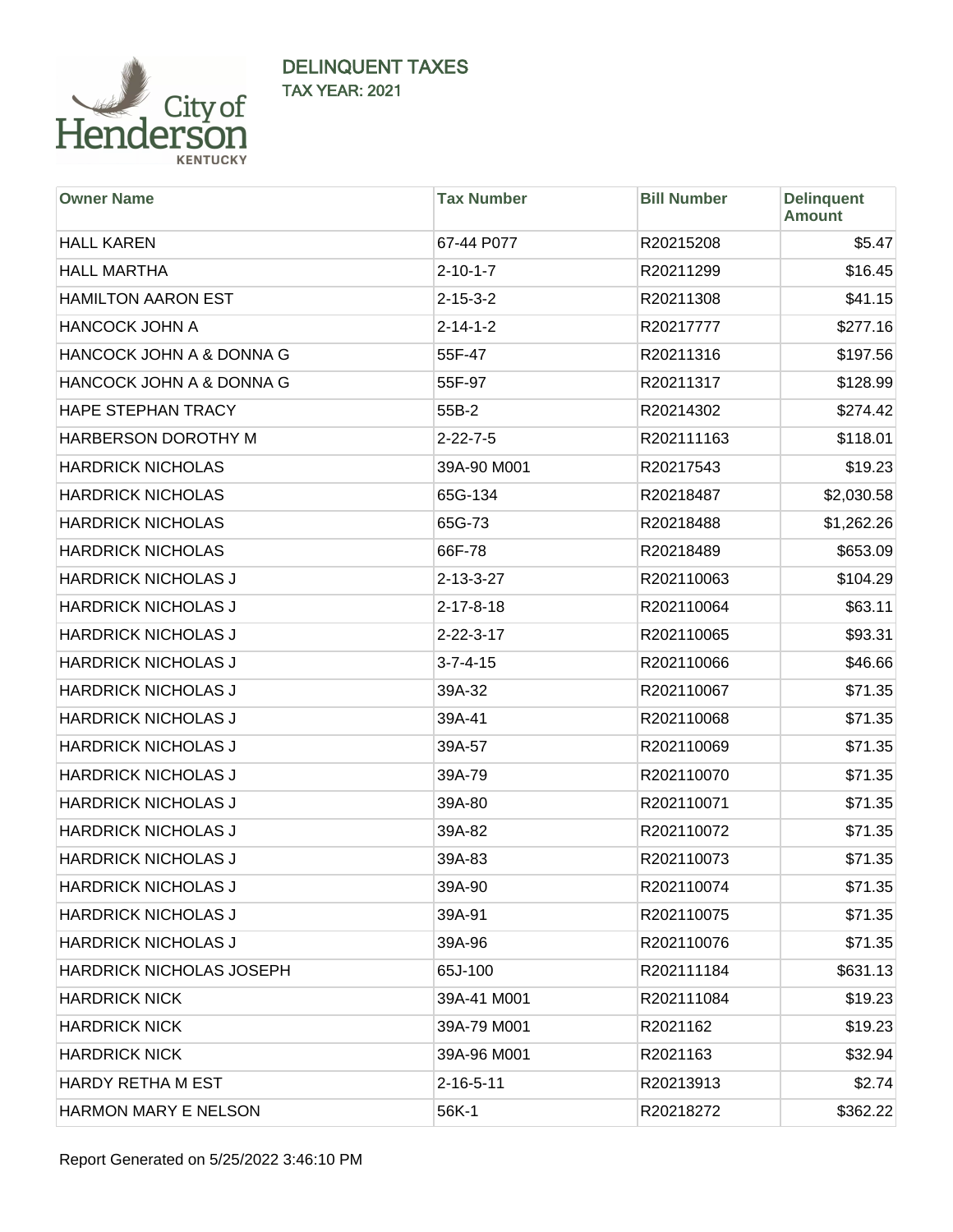

| <b>Owner Name</b>                               | <b>Tax Number</b>  | <b>Bill Number</b> | <b>Delinquent</b><br><b>Amount</b> |
|-------------------------------------------------|--------------------|--------------------|------------------------------------|
| HARVEY JOHN EST                                 | $2 - 16 - 3 - 6$   | R20211357          | \$27.43                            |
| <b>HARVEY RUTH EST</b>                          | $2 - 10 - 2 - 6$   | R20217934          | \$315.57                           |
| HAY IRA & REGINA POWELL                         | $2 - 5 - 4 - 10$   | R20219457          | \$242.83                           |
| HAYNES BOBBY J & HELEN M                        | 64I-141            | R20214252          | \$635.02                           |
| <b>HAYNES LARRY</b>                             | $2 - 15 - 3 - 23$  | R20214962          | \$10.98                            |
| <b>HAYNES TERRY K</b>                           | $2 - 7 - 3 - 6$    | R20211383          | \$54.90                            |
| HAZELWOOD GEORGE I JR EST                       | $2 - 9 - 3 - 27$   | R20211394          | \$16.45                            |
| <b>HEATON JAMES EST</b>                         | 67-44 P067         | R20218427          | \$5.47                             |
| HENDERSON ROSE MARIE LIFE ESTATE                | 66D-142            | R20216237          | \$345.73                           |
| HERBERT CLARENCE EST                            | $2 - 8 - 4 - 25$   | R20211440          | \$16.45                            |
| <b>HERNANDEZ CHIQUITA</b>                       | 66B-45             | R20216657          | \$219.52                           |
| <b>HEWGLEY ROGER</b>                            | 67-44 P080-01      | R20219098          | \$5.47                             |
| <b>HICKS JAMES R JR &amp; PAULA</b>             | $2 - 25 - 3 - 5$   | R20215033          | \$164.66                           |
| <b>HICKS PAULA</b>                              | $2 - 21 - 3 - 17$  | R20215287          | \$233.24                           |
| <b>HIGGINS KIMBERLY</b>                         | $2 - 13 - 6 - 24$  | R20218495          | \$230.50                           |
| <b>HIGGINSON BRAD D</b>                         | $2 - 25 - 1 - 4.2$ | R20212926          | \$1,865.92                         |
| <b>HIGHTOWER APRIL</b>                          | 55F-17 P111        | R202110578         | \$98.09                            |
| <b>HIGHTOWER APRIL</b>                          | 67-44 P017         | R20217799          | \$10.98                            |
| <b>HIGHTOWER APRIL</b>                          | 67-44 P056-01      | R20218335          | \$27.43                            |
| <b>HIGHTOWER BRANDON</b>                        | 67-44 P073         | R20216785          | \$13.72                            |
| <b>HIGHTOWER BRANDON</b>                        | 67-44 P082-01      | R20219043          | \$49.39                            |
| HILL JOSHUA J                                   | 55B-59             | R202110838         | \$373.20                           |
| <b>HIRD AMANDA S</b>                            | 65K-103            | R20214533          | \$74.50                            |
| HODA DEBORAH JACKSON ET AL                      | $2 - 9 - 4 - 20$   | R20217675          | \$296.34                           |
| <b>HODGES SALES &amp; SERVICES LLC ET AL</b>    | $3 - 10 - 1 - 12$  | R20218963          | \$2,744.00                         |
| <b>HOGGE RICHARD KEITH</b>                      | $2 - 25 - 3 - 2$   | R202110518         | \$340.26                           |
| <b>HOMER BROWDER</b>                            | 65-3 P088          | R202110589         | \$13.72                            |
| <b>HOUSTON STEVIN R &amp; MARTHA</b>            | 46-150.5           | R20216494          | \$266.18                           |
| <b>HOVENSTINE JAMES</b>                         | 55F-17 P061-01     | R20219218          | \$192.09                           |
| <b>HOWELL ROBERT &amp; JUDY</b>                 | 55F-24 P112        | R20214322          | \$54.90                            |
| <b>HUDSON DWIGHT E &amp; BONNIE J</b>           | 46A-66             | R20215557          | \$137.19                           |
| <b>IBANEZ SAUL SABINO &amp; GONZALEZ SILVIA</b> | $2 - 25 - 3 - 18$  | R20219901          | \$109.76                           |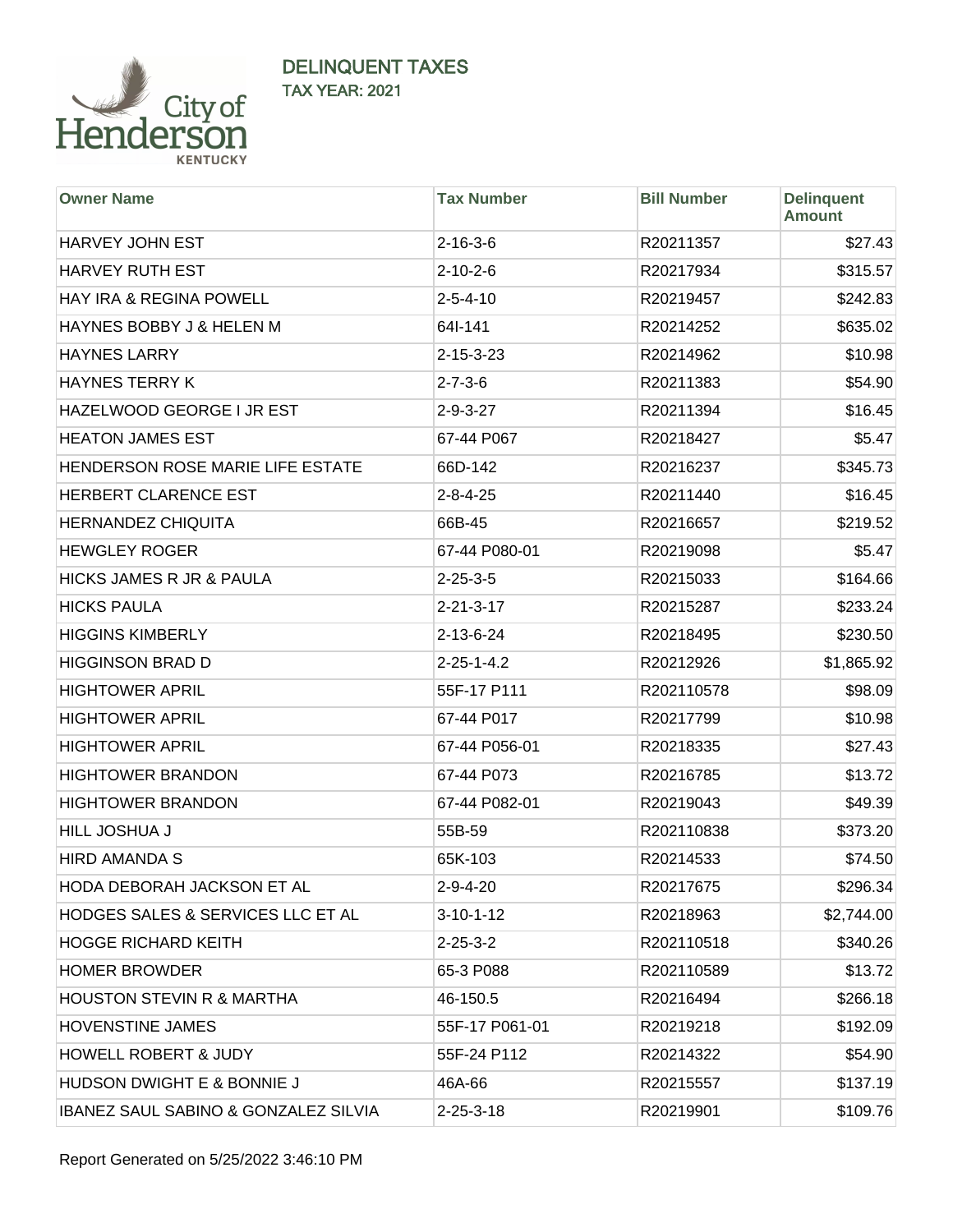

| <b>Owner Name</b>                              | <b>Tax Number</b> | <b>Bill Number</b> | <b>Delinquent</b><br><b>Amount</b> |
|------------------------------------------------|-------------------|--------------------|------------------------------------|
| <b>IKE PROPERTIES LLC</b>                      | P2021N00333       | P202129926         | \$161.43                           |
| <b>IKE PROPERTIES LLC</b>                      | P2021N00333       | P202129926         | \$1.95                             |
| <b>J &amp; A PROPERTIES &amp; SERVICES LLC</b> | $2 - 13 - 13 - 7$ | R20215903          | \$82.33                            |
| <b>J &amp; A PROPERTIES &amp; SERVICES LLC</b> | $2 - 13 - 2 - 4$  | R202110717         | \$8.25                             |
| <b>J &amp; A PROPERTIES &amp; SERVICES LLC</b> | $2 - 13 - 2 - 5$  | R202110718         | \$27.43                            |
| J AND J STORAGE INC                            | P2021N00684       | P202129952         | \$5.62                             |
| J AND J STORAGE INC                            | P2021N00684       | P202129952         | \$60.27                            |
| JACKSON BRUCE R & V M JONES                    | $2 - 20 - 2 - 12$ | R20211625          | \$137.19                           |
| <b>JACO ANDREW NEIL</b>                        | $2 - 21 - 7 - 5$  | R20217929          | \$153.68                           |
| <b>JAMES EUGENE</b>                            | 67-44 P099        | R20219042          | \$19.23                            |
| <b>JAMES EUGENE &amp; BRITTANY MURCH</b>       | 64D-10 P005       | R20219745          | \$38.41                            |
| <b>JENKINS ROBERT</b>                          | 67-44 P023        | R202111340         | \$10.98                            |
| <b>JENKINS RONALD E</b>                        | $2 - 7 - 4 - 8$   | R20211644          | \$216.79                           |
| <b>JOHNSON ALYCE</b>                           | $2 - 9 - 2 - 19$  | R20211665          | \$13.72                            |
| JOHNSON DICKIE L ET AL                         | 55F-74            | R202111089         | \$537.82                           |
| JOHNSON ELIZABETH ET AL                        | $2 - 20 - 4 - 7$  | R20211674          | \$41.15                            |
| <b>JOHNSON JERMAINE</b>                        | $2 - 19 - 3 - 8$  | R20218500          | \$192.09                           |
| JOHNSON WILLIAM P & RHONDA K                   | 56-25             | R202110322         | \$54.90                            |
| JOHNSON WILLIAM P & RHONDA K                   | 56-25.2           | R202110323         | \$87.80                            |
| <b>JOHNSTON DEVIN</b>                          | $3 - 8 - 2 - 4$   | R20219779          | \$35.68                            |
| <b>JONES AMY</b>                               | 67-45 P029        | R202111314         | \$96.05                            |
| JONES ANGLIE D                                 | 39A-53            | R20219243          | \$203.07                           |
| <b>JONES ERNEST</b>                            | $2 - 9 - 2 - 3$   | R20211709          | \$153.68                           |
| <b>JONES KEVIN</b>                             | 2-25-12-15        | R20214862          | \$120.74                           |
| <b>JONES SCOTT</b>                             | 65-3 P098         | R202111272         | \$10.98                            |
| <b>JONES SHARON K</b>                          | 56-47 M001        | R20216931          | \$192.09                           |
| <b>JONES WILLIAM PARKER JR</b>                 | $2 - 25 - 9 - 1$  | R20216160          | \$164.66                           |
| JONIGAN BEATRICE B & VONDA K BANKS             | $2 - 15 - 3 - 24$ | R20216218          | \$21.96                            |
| JOY GLOBAL UNDERGROUND MINING                  | P2021N01103       | P202129921         | \$860.42                           |
| JOY GLOBAL UNDERGROUND MINING                  | P2021N01103       | P202129921         | \$6.54                             |
| JOY GLOBAL UNDERGROUND MINING                  | P2021N01103       | P202129921         | \$11,618.25                        |
| KAHL MARIAH TATE & DYLAN JACKSON               | 39A-71 M001       | R202139258         | \$21.96                            |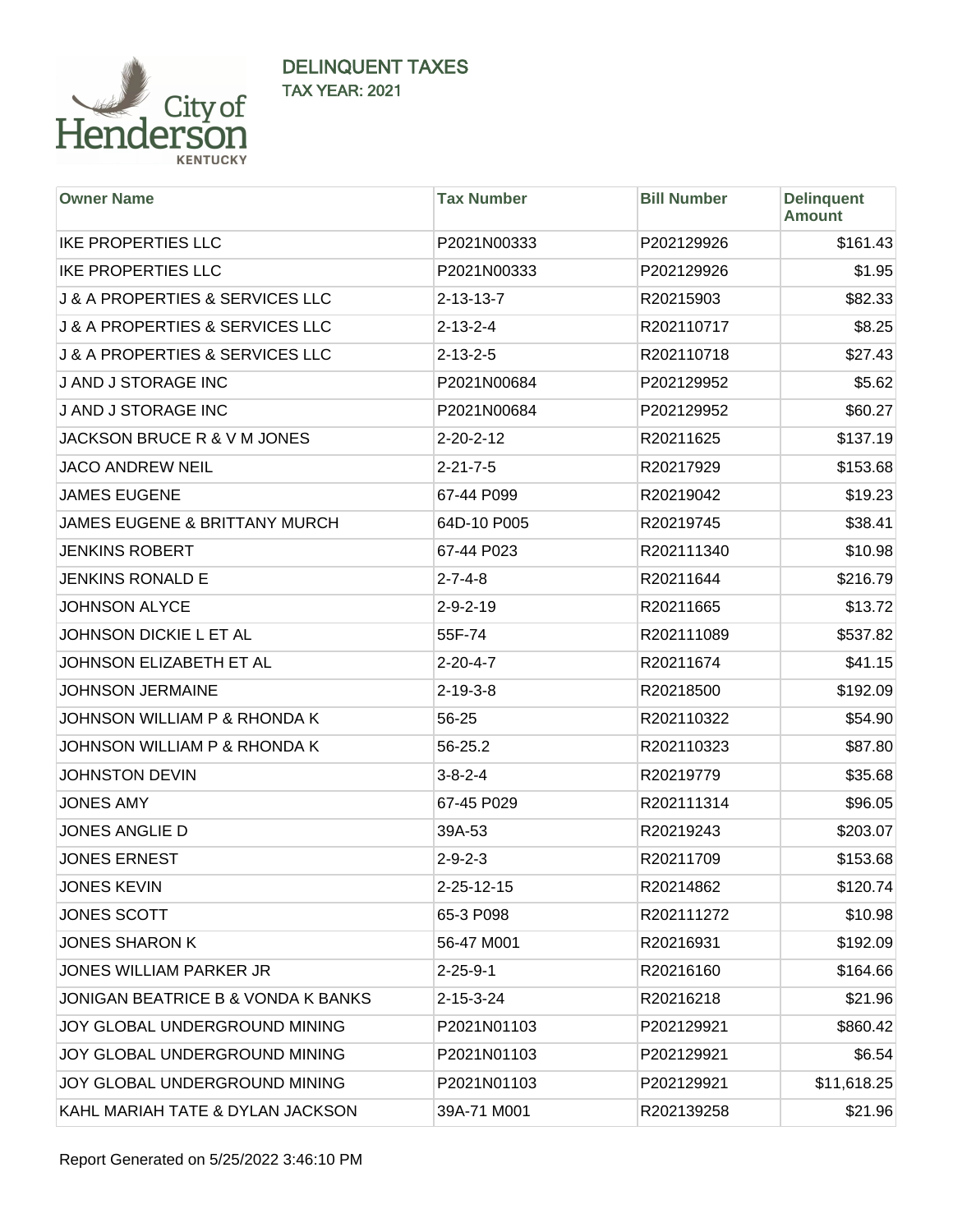

| <b>Owner Name</b>                    | <b>Tax Number</b> | <b>Bill Number</b> | <b>Delinquent</b><br><b>Amount</b> |
|--------------------------------------|-------------------|--------------------|------------------------------------|
| KANIPE JUSTIN TAYLOR                 | 64I-114           | R20217100          | \$1,207.36                         |
| <b>KEACH RANDY</b>                   | $2 - 16 - 4 - 24$ | R20219297          | \$27.43                            |
| <b>KEACH RANDY</b>                   | $2 - 22 - 8 - 14$ | R20211745          | \$27.43                            |
| <b>KEELING CRAIG R</b>               | 65A-9             | R20211748          | \$274.42                           |
| <b>KEEN STEVE</b>                    | $1 - 16 - 2 - 2$  | R20211749          | \$1,015.27                         |
| <b>KEEPER DONNA</b>                  | $2 - 8 - 4 - 13$  | R20211750          | \$16.45                            |
| <b>KELLEN RICKY D</b>                | $66-1$            | R20211753          | \$54.80                            |
| <b>KENDRICK MATTIE RICE</b>          | $3 - 7 - 3 - 3$   | R20211756          | \$27.43                            |
| KENNYS AUTO SERVICE INC              | P2021N00374       | P202129979         | \$464.99                           |
| KENNYS AUTO SERVICE INC              | P2021N00374       | P202129979         | \$3.81                             |
| KENTUCKY HOMECARE OF HENDERSON       | P2021N00306       | P202129980         | \$150.56                           |
| <b>KING SHIRLEY</b>                  | 56G-9             | R20216772          | \$395.12                           |
| <b>KNIGHTS COMICS &amp; GAMES</b>    | P2021N00014       | P202129988         | \$67.85                            |
| <b>KNIGHTS COMICS &amp; GAMES</b>    | P2021N00014       | P202129988         | \$45.47                            |
| <b>KNIGHTS COMICS &amp; GAMES</b>    | P2021N00014       | P202129988         | \$2.46                             |
| KOONCE JOHN ESTATE                   | 39A-48 M001       | R20215874          | \$13.72                            |
| LANCASTER GLENDLE R & BARBARA LIV TR | $3 - 8 - 1 - 6$   | R20218589          | \$38.41                            |
| <b>LANDRY JOHN THOMAS</b>            | 2-19-2-50         | R202110319         | \$115.23                           |
| LANHAM BOBBIE G & MARTHA A           | $2 - 25 - 9 - 2$  | R20219317          | \$246.95                           |
| <b>LASHLEE CARRIE A</b>              | $1 - 25 - 3 - 16$ | R20218405          | \$7.76                             |
| <b>LAVALLE CORRTNEY</b>              | 65-3.1 P036       | R202111261         | \$109.76                           |
| <b>LAWALIN EMILY</b>                 | 65-3.1 P026       | R202110580         | \$54.90                            |
| <b>LEDBETTER TINA</b>                | 67-44 P041-02     | R202111357         | \$49.39                            |
| <b>LEE TRACY</b>                     | 65-3 P073         | R20214616          | \$19.23                            |
| LEWIS DEXTER RAY JR EST              | $2 - 18 - 9 - 18$ | R20211868          | \$27.43                            |
| LEWIS DEXTER RAY SR EST              | $2 - 22 - 8 - 17$ | R20215441          | \$16.45                            |
| LIAN PAU TUNG & VELAZQUEZ ESTHER     | 66A-33            | R20217823          | \$274.42                           |
| LIGHTHOUSE COUNSELING SRVS INC       | P2021N00622       | P202130003         | \$0.61                             |
| LIGHTHOUSE COUNSELING SRVS INC       | P2021N00622       | P202130003         | \$158.88                           |
| LILLY ANGELA J                       | 55A-21            | R202110274         | \$11.17                            |
| LINNEY JOHN RICHARD                  | 65J-60            | R20217904          | \$326.55                           |
| <b>LITTLE TRAVIS</b>                 | $2 - 9 - 4 - 4$   | R2021177           | \$41.15                            |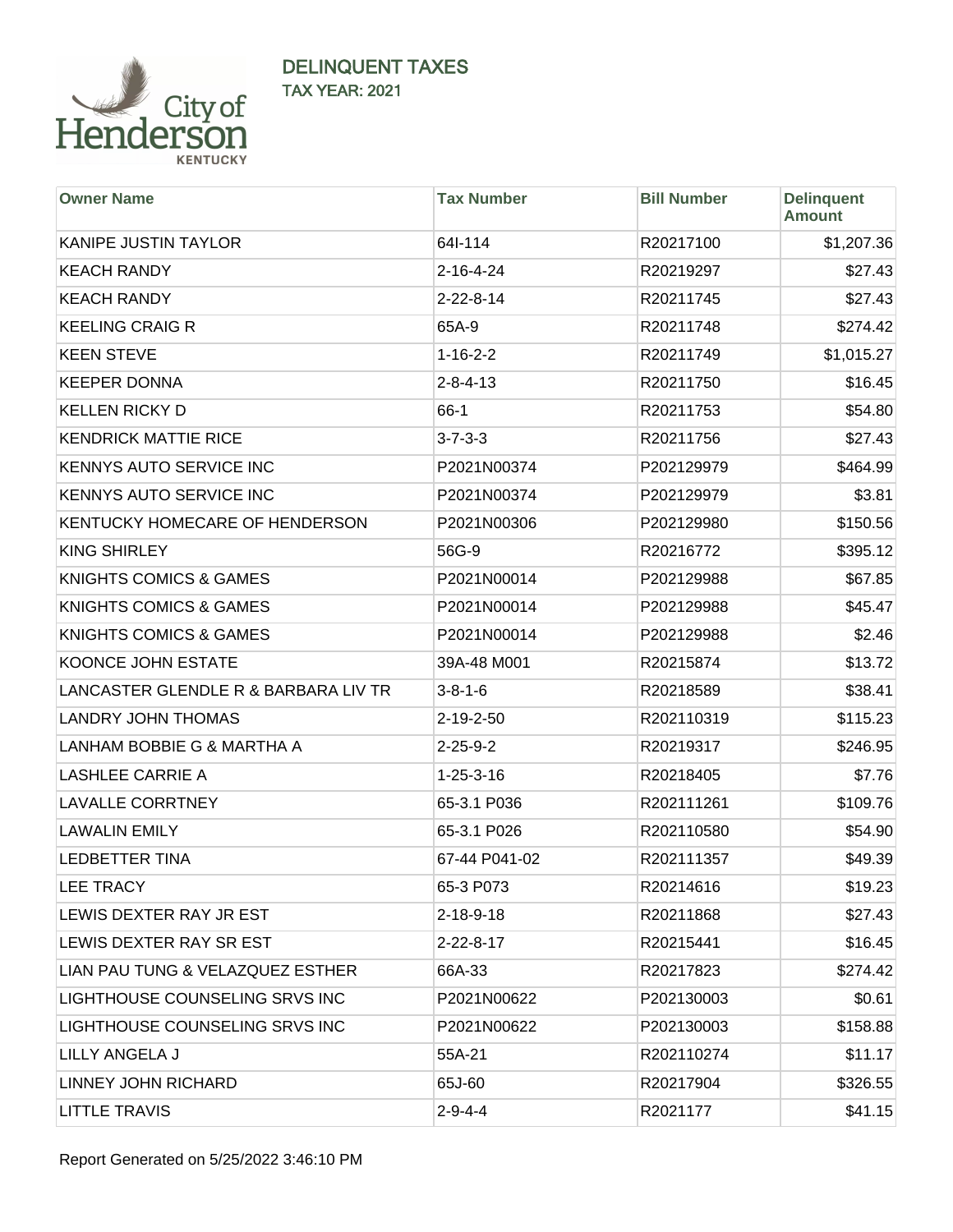

| <b>Owner Name</b>                              | <b>Tax Number</b> | <b>Bill Number</b> | <b>Delinquent</b><br><b>Amount</b> |
|------------------------------------------------|-------------------|--------------------|------------------------------------|
| LITTLEPAGE RANDALL L EST                       | 56F-2-37          | R20217005          | \$219.52                           |
| <b>LITTLEPAGE TONYA</b>                        | 2-19-4-35         | R20211890          | \$126.21                           |
| <b>LITTLEPAGE TRACEY</b>                       | 67-67 P76         | R20218361          | \$32.94                            |
| LITTRELL LEON D & CHRISTIE                     | 67-44 P001        | R20216092          | \$35.68                            |
| <b>LOGAN JOHN A IV</b>                         | 55H-29            | R20211911          | \$795.75                           |
| <b>LOGAN THOMAS B</b>                          | 55D-93A           | R20213841          | \$2,409.25                         |
| <b>LONEY LADONNA</b>                           | 67-44 P095        | R20216082          | \$21.96                            |
| <b>LONEY LINDA EST</b>                         | 55F-44            | R20218019          | \$82.33                            |
| LONEY LINDA ET AL                              | 55F-11            | R20211925          | \$68.62                            |
| LOPEZ CESAR                                    | 55F-24 P068       | R20218191          | \$13.72                            |
| <b>LOVE HALEY</b>                              | 56F-2-30          | R20216881          | \$249.69                           |
| <b>LYNN CHARLES &amp; TERESA</b>               | $2 - 25 - 5 - 7$  | R20219883          | \$8.25                             |
| M D H MANAGEMENT GROUP INC                     | 55F-64            | R20211962          | \$2,250.10                         |
| MADDOX BRYAN SHAWN ET AL                       | 64H-504           | R20214941          | \$422.59                           |
| <b>MAHURIN T BETH</b>                          | $1 - 15 - 2 - 2$  | R20218063          | \$15.56                            |
| <b>MALCOM TAMMY</b>                            | 39A-36            | R20211980          | \$27.43                            |
| <b>MARKS ELIZABETH</b>                         | 67-44 P063        | R202110561         | \$8.25                             |
| <b>MARKS ELIZABETH</b>                         | 67-44 P069        | R20218319          | \$19.23                            |
| <b>MARRUQUIN STEVE</b>                         | 67-44 P034        | R202137852         | \$16.45                            |
| <b>MARRUQUIN STEVE</b>                         | 67-44 P035        | R202110560         | \$10.98                            |
| <b>MARSH CANDY</b>                             | 65M-116           | R20215847          | \$1,174.42                         |
| <b>MARSHALL CHARLES</b>                        | $2 - 16 - 4 - 2$  | R20214579          | \$32.94                            |
| <b>MARSHALL CHARLES</b>                        | $2 - 16 - 4 - 4$  | R20214580          | \$35.68                            |
| MARSHALL CHARLES W L                           | $2 - 16 - 4 - 3$  | R20216281          | \$2.74                             |
| <b>MARUTI 101 LLC</b>                          | P2021N01149       | P202130018         | \$2.20                             |
| MARUTI 101 LLC                                 | P2021N01149       | P202130018         | \$710.55                           |
| MARUTI 101 LLC                                 | P2021N01149       | P202130018         | \$27.00                            |
| <b>MAYES PAULINE &amp; JESSE</b>               | 56C-45            | R20217061          | \$466.47                           |
| <b>MAYO KIM</b>                                | 67-67 P044        | R20215808          | \$54.90                            |
| <b>MCCLEAN CHASITY &amp; ROLLIW JR</b>         | 67-67 P072-01     | R20217767          | \$24.70                            |
| MCCLURE ERNESTINE B EST                        | $2 - 3 - 2 - 17$  | R202110465         | \$13.72                            |
| <b>MCDAVIS DOMINIQUE &amp; HALEY RICKETSON</b> | $2 - 17 - 7 - 16$ | R202111158         | \$30.17                            |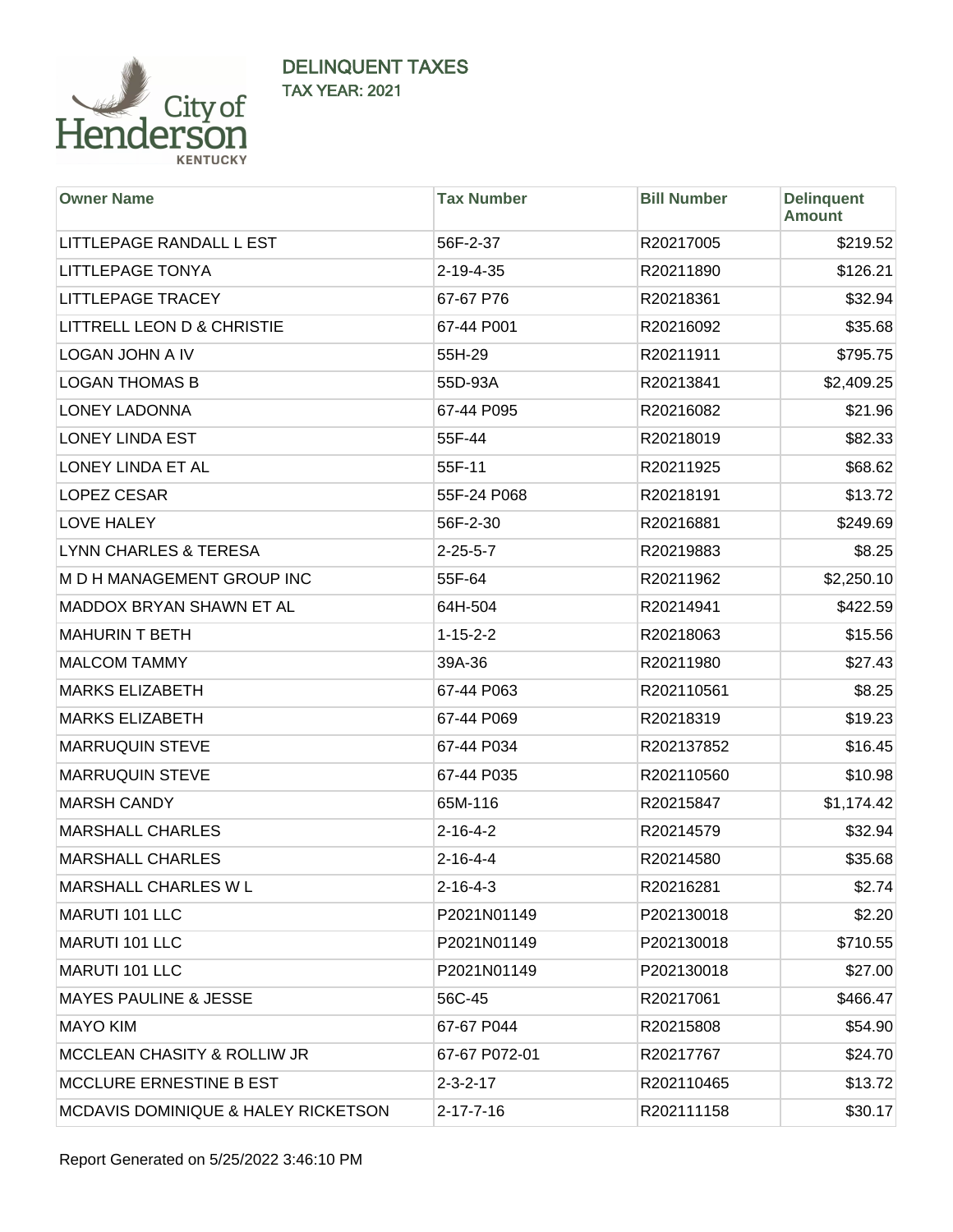

| <b>Owner Name</b>                   | <b>Tax Number</b> | <b>Bill Number</b> | <b>Delinquent</b><br><b>Amount</b> |
|-------------------------------------|-------------------|--------------------|------------------------------------|
| <b>MCELROY IDA HEIRS</b>            | $2 - 3 - 1 - 6$   | R20212083          | \$10.98                            |
| <b>MCINNES MIKE &amp; TARA</b>      | 64D-10 P026       | R20217814          | \$19.23                            |
| <b>MCLEAN ROLLIN</b>                | 2-6-5-6 M001      | R20215581          | \$27.43                            |
| <b>MCLEAN RONNY &amp; SHERRY</b>    | 2-24-4-7 P012-01  | R20217250          | \$8.25                             |
| <b>MCREYNOLDS KARA</b>              | 67-67 P093        | R20218315          | \$30.17                            |
| MEADORS KENNETH ET AL               | $3 - 2 - 5 - 7$   | R20217151          | \$145.44                           |
| MEADORS KENNETH ET AL               | $3 - 2 - 5 - 8$   | R20217152          | \$128.99                           |
| MEADORS KENNETH ET AL               | $3 - 2 - 5 - 9$   | R20217153          | \$823.22                           |
| <b>MEDINA FABIAN</b>                | 55F-17 P030       | R202111323         | \$82.33                            |
| <b>MELTON JOSH &amp; DOROTHY</b>    | $3 - 1 - 2 - 3$   | R20213936          | \$137.19                           |
| <b>MEYER STEPHANIE</b>              | 55F-17 P017       | R20218343          | \$19.23                            |
| MILLER DARREN W                     | $2 - 5 - 3 - 29$  | R20219581          | \$24.70                            |
| <b>MILLER MELVIN</b>                | $2 - 15 - 2 - 19$ | R20212151          | \$46.66                            |
| <b>MINOR CRAIG</b>                  | 2-24-4-7 P015     | R20213368          | \$23.04                            |
| MOORE JOHN JOSEPH                   | 66A-47            | R20218297          | \$345.73                           |
| MOORE LONNIE D                      | $2 - 25 - 5 - 11$ | R20219999          | \$194.83                           |
| MOORE RICKY D                       | 65L-46            | R20214202          | \$1,234.79                         |
| <b>MORROW WAYNE</b>                 | 67-67 P73         | R20216458          | \$78.40                            |
| <b>MULLINS DEREK M</b>              | 56B-19            | R202110336         | \$828.69                           |
| <b>MURCH SHARON EST</b>             | 46A-115           | R20216774          | \$139.93                           |
| N C R CORPORATION                   | P2021N00590       | P202129789         | \$39.84                            |
| NALLY MARK A & DONNA L              | 66-42             | R20218484          | \$183.75                           |
| <b>NANTZ LISA</b>                   | 56-13             | R20215506          | \$707.95                           |
| <b>NEAVEILL CALEB</b>               | 65-3.1 P007       | R202111258         | \$54.90                            |
| <b>NEWTON STEPHEN &amp; ROBIN</b>   | 67-44 P055        | R202110663         | \$16.45                            |
| NISWONGER MICHAEL                   | 64D-10.2          | R20219950          | \$76.82                            |
| <b>NOELUS MCCORRY</b>               | 2-25-12-9         | R20217699          | \$38.41                            |
| NORTHCUTT MARK W & MARTHA J         | $1 - 26 - 3 - 5$  | R20218733          | \$161.89                           |
| <b>NUNN HELEN EST</b>               | $2 - 17 - 7 - 8$  | R20216229          | \$131.72                           |
| NYMT LOAN TRUST 1                   | $3 - 8 - 6 - 16$  | R202111130         | \$54.90                            |
| OAKLEY MATTHEW & SHELLY GARZA       | 64D-10.1          | R20218829          | \$150.91                           |
| OBRYANT CHARLOTTE E & ADAMS JAMES R | $2 - 21 - 4 - 6$  | R202126            | \$82.33                            |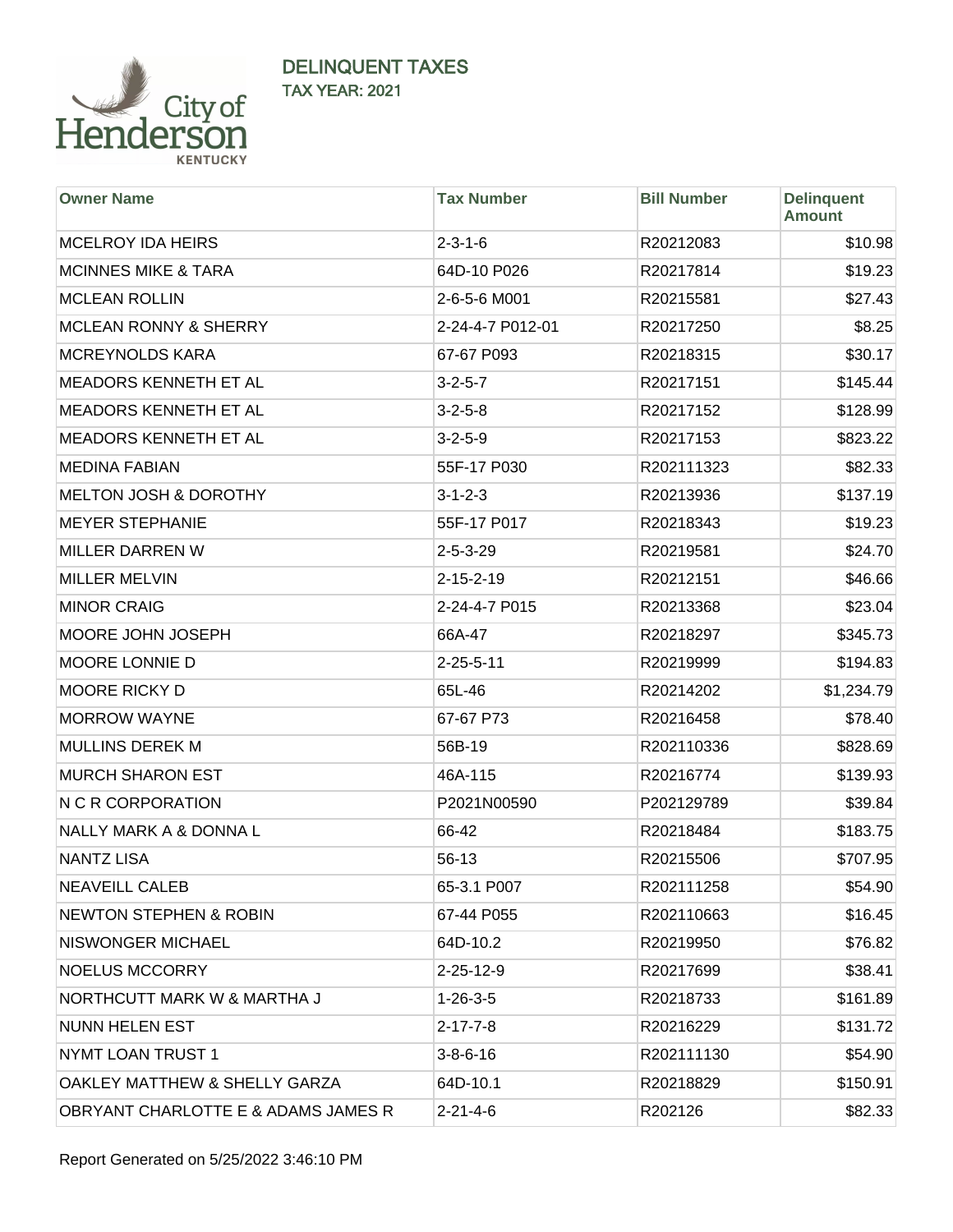

| <b>Owner Name</b>                  | <b>Tax Number</b> | <b>Bill Number</b> | <b>Delinquent</b><br><b>Amount</b> |
|------------------------------------|-------------------|--------------------|------------------------------------|
| <b>OSBURNE MACK</b>                | $2 - 13 - 1 - 5$  | R20212335          | \$13.72                            |
| <b>OUSLEY R BRIAN &amp; LESLIE</b> | 64I-139           | R20217608          | \$1,451.58                         |
| <b>OUTCOME HEALTH</b>              | P2021N00815       | P202129491         | \$31.35                            |
| <b>OVERTON EDWARD A</b>            | 56D-146           | R20212339          | \$82.33                            |
| <b>OWENS ANTHONY</b>               | 65-3 P072         | R20215826          | \$16.45                            |
| <b>OWENS ROGER DAL</b>             | 67-67 P032        | R20217616          | \$19.23                            |
| PADILLA PATRICIA EST               | $2 - 16 - 1 - 9$  | R20212378          | \$8.25                             |
| <b>PARISH GEORGE T</b>             | 66A-121           | R20212390          | \$38.41                            |
| <b>PARKER TRANDON</b>              | $3 - 8 - 3 - 44$  | R20219234          | \$175.60                           |
| PATOKA DYLAN                       | 67-67 P077        | R202111086         | \$87.80                            |
| PATTERSON HARVEY & SAMUEL          | 2-18-6-30         | R20218022          | \$74.09                            |
| <b>PAVON CATARION &amp; AMANDA</b> | 2-19-2-36         | R202111377         | \$263.44                           |
| PAYNE BOBBY                        | 67-44 P060-01     | R20219039          | \$16.45                            |
| PAYNE SANDRA                       | 67-44 P006        | R20216073          | \$10.98                            |
| PAYNE SANDRA                       | 67-44 P010        | R20216074          | \$10.98                            |
| PAYNE SANDRA                       | 67-44 P020        | R202110558         | \$8.25                             |
| PAYNE SANDRA                       | 67-44 P029        | R20216076          | \$35.68                            |
| PAYNE SANDRA                       | 67-44 P030        | R202111342         | \$13.72                            |
| PAYNE SANDRA                       | 67-44 P032        | R20215537          | \$49.39                            |
| PAYNE SANDRA                       | 67-44 P037        | R20212424          | \$43.92                            |
| PAYNE SANDRA                       | 67-44 P038        | R20212425          | \$49.39                            |
| PAYNE SANDRA                       | 67-44 P042        | R20212426          | \$13.72                            |
| PAYNE SANDRA                       | 67-44 P044        | R20219038          | \$13.72                            |
| PAYNE SANDRA                       | 67-44 P052        | R20212427          | \$46.66                            |
| PAYNE SANDRA                       | 67-44 P057        | R20212428          | \$49.39                            |
| PAYNE SANDRA                       | 67-44 P071        | R20216077          | \$10.98                            |
| PAYNE SANDRA                       | 67-44 P076        | R20216081          | \$19.23                            |
| PAYNE SANDRA                       | 67-44 P090        | R20212429          | \$32.94                            |
| PAYNE SANDRA                       | 67-44 P100        | R20215800          | \$8.25                             |
| PAYNE SANDRA                       | 67-44 P101        | R20215538          | \$8.25                             |
| PAYNE SANDRA                       | 67-44 P105        | R20215146          | \$5.47                             |
| PAYNE SANDRA                       | 67-44 P106        | R20212430          | \$104.29                           |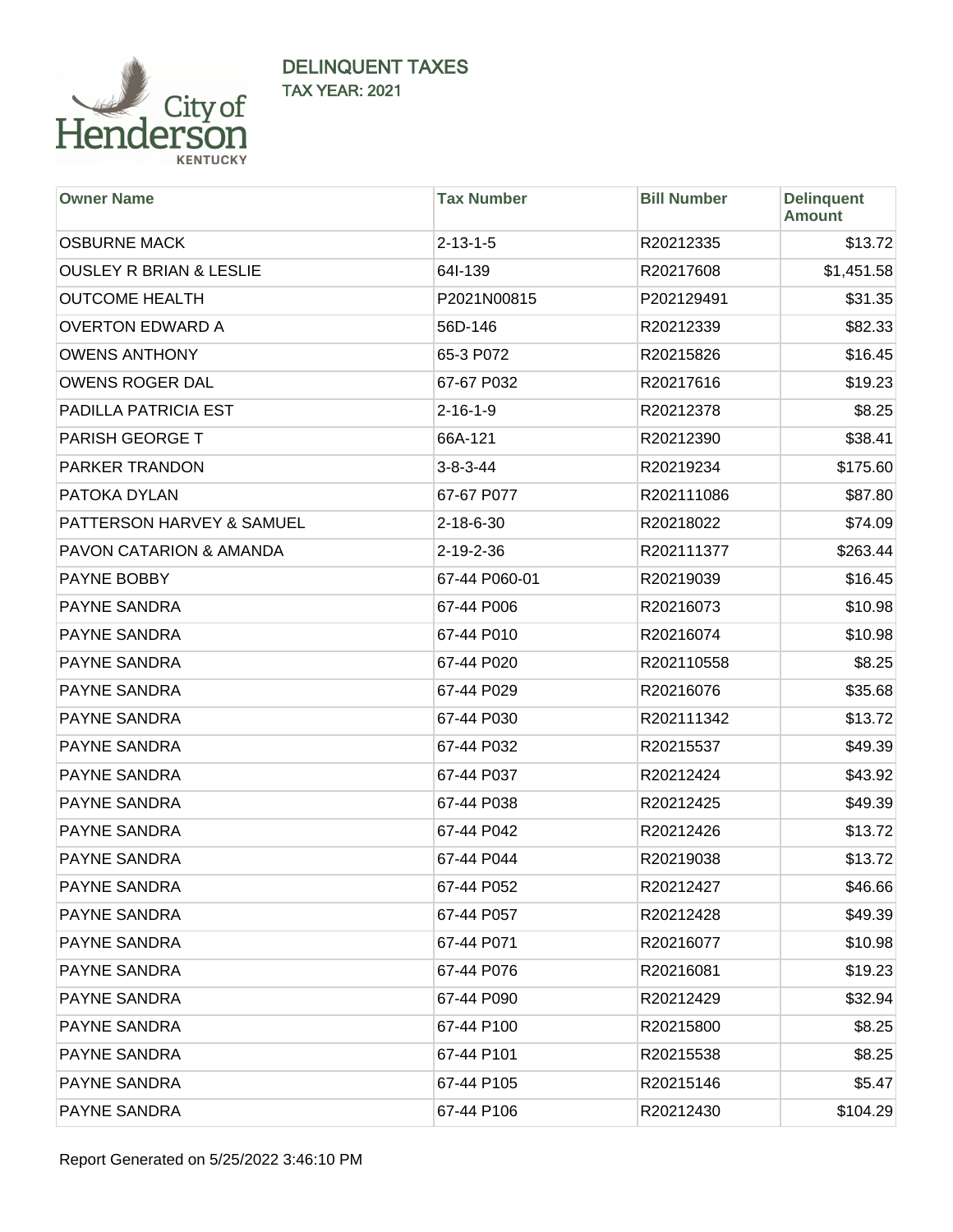

| <b>Owner Name</b>                    | <b>Tax Number</b> | <b>Bill Number</b> | <b>Delinquent</b><br><b>Amount</b> |
|--------------------------------------|-------------------|--------------------|------------------------------------|
| <b>PAYNE SANDRA &amp; JEFF</b>       | 67-44 P005        | R20212421          | \$21.96                            |
| <b>PAYNE SANDRA &amp; JEFF</b>       | 67-44 P047        | R20212422          | \$16.45                            |
| <b>PAYNE SANDRA &amp; JEFF</b>       | 67-44 P064        | R20212423          | \$5.47                             |
| PAYNE WILLIAM J & SANDRA B           | $2 - 15 - 2 - 9$  | R20215179          | \$49.39                            |
| PAYNE WILLIAM J & SANDRA B           | $2 - 5 - 2 - 13$  | R20215180          | \$175.60                           |
| <b>PAYNLAMB INC</b>                  | 67-44             | R20212433          | \$1,783.59                         |
| <b>PEAK STEVE</b>                    | 2-24-4-7 P002     | R20213424          | \$27.43                            |
| PEAK STEVEN A                        | 2-9-3-6 M001      | R20212438          | \$38.41                            |
| PECKENPAUGH TERRY A                  | $1 - 9 - 2 - 4$   | R20217820          | \$1,618.97                         |
| PEREZ ADAM C                         | 56D-122           | R20218723          | \$378.67                           |
| PHILLIPS PATRICIA CORBELL            | 46-131            | R20212480          | \$1,045.48                         |
| PHILLIPS PATRICIA CORBELL            | 46F-13            | R2021628           | \$76.82                            |
| PHILLIPS PATRICIA CORBELL            | 46F-20            | R2021627           | \$82.33                            |
| PHILLIPS PATRICIA CORBELL            | 46F-25            | R2021626           | \$76.82                            |
| PINKSTON JASON                       | $2 - 7 - 1 - 14$  | R20213876          | \$2.96                             |
| POWELL CYNTHIA                       | $2 - 13 - 15 - 7$ | R20216744          | \$30.17                            |
| PREMIER CAMBRIDGE POINTE LLC         | 66-54             | R20216288          | \$67.44                            |
| PRESSLEY DAVID WAYNE & LUTRICIA DAWN | $2 - 25 - 3 - 1$  | R20218482          | \$120.74                           |
| PROCTOR CAROL SUE LIFE EST           | 64-26             | R202110710         | \$858.86                           |
| PROJECT LINE HOLDING LLC             | 2-18-6-32         | R20219941          | \$137.19                           |
| PROJECT LINE HOLDING LLC             | $2 - 18 - 7 - 14$ | R20219942          | \$109.76                           |
| PROJECT LINE HOLDING LLC             | $2 - 18 - 8 - 18$ | R20219943          | \$260.67                           |
| <b>PRUITT BARBARA SUE</b>            | 67-67 P025        | R20212561          | \$19.23                            |
| PRUITT BRIAN MAURICE                 | $1 - 26 - 6 - 3$  | R202110647         | \$101.94                           |
| <b>PRUITT CHARLES</b>                | $3 - 3 - 4 - 3$   | R20216297          | \$6.59                             |
| <b>PRUITT CHARLES A</b>              | $2 - 9 - 3 - 14$  | R20211573          | \$27.43                            |
| PRUITT CHARLES A                     | $2 - 9 - 3 - 16$  | R20211314          | \$27.43                            |
| <b>PRUITT CHARLES A</b>              | $2 - 9 - 3 - 17$  | R20217803          | \$208.54                           |
| PRUITT MARGARET LEST                 | 2-13-19-29        | R20215234          | \$32.94                            |
| <b>PRYOR BRITTANY</b>                | 65-3.1 P006       | R202111257         | \$24.70                            |
| PUCKETT LEE ANN                      | 67-67 P084        | R202110551         | \$35.68                            |
| PULLEN RENITA                        | $2 - 9 - 2 - 20$  | R20212591          | \$13.72                            |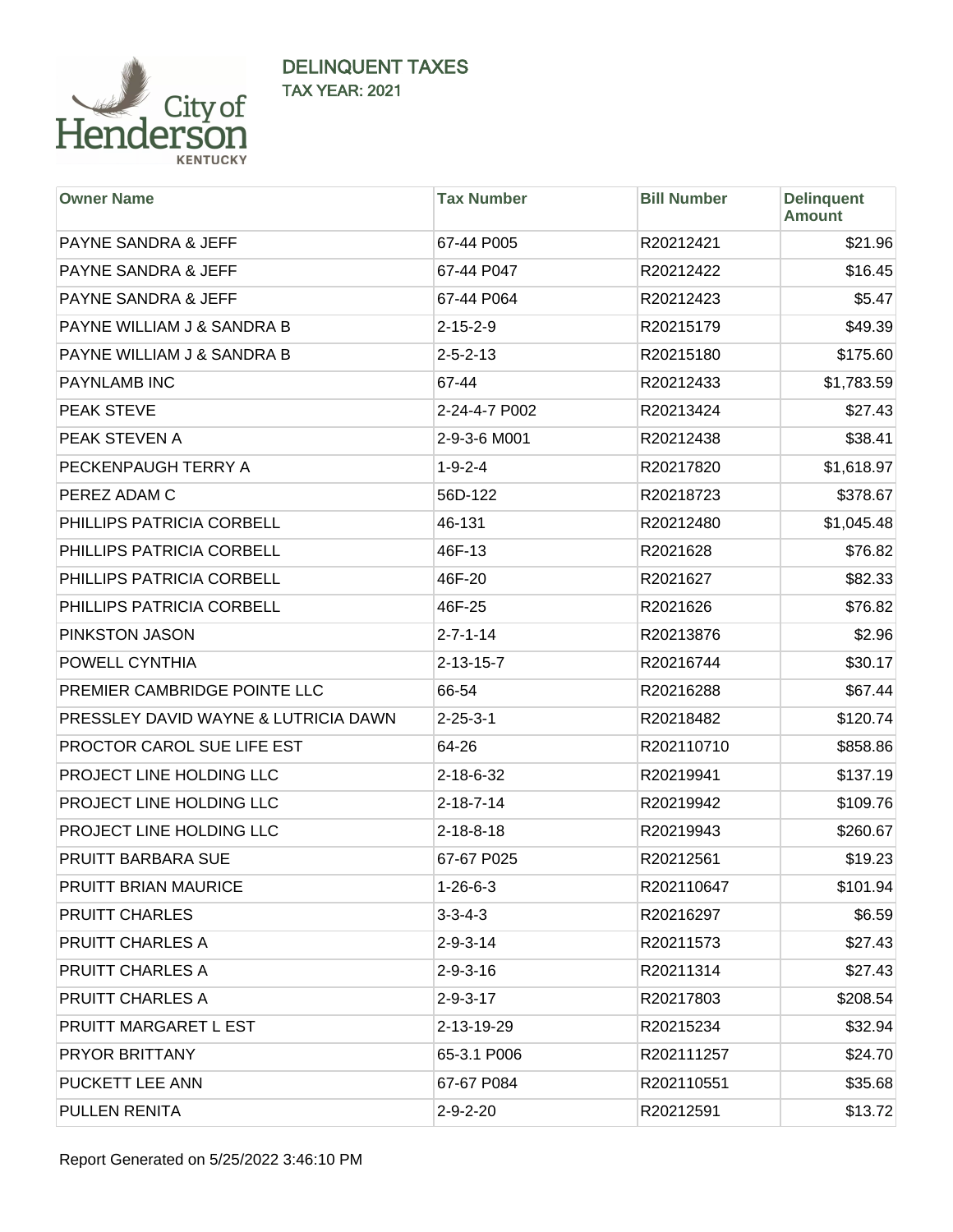

| <b>Owner Name</b>                            | <b>Tax Number</b>  | <b>Bill Number</b> | <b>Delinquent</b><br><b>Amount</b> |
|----------------------------------------------|--------------------|--------------------|------------------------------------|
| PURDY JERRY & GISELE J                       | $2 - 6 - 3 - 20$   | R20212592          | \$159.15                           |
| <b>PYLE DANIEL</b>                           | 64C-11 P039-01     | R20217801          | \$68.62                            |
| <b>QUALITY AUTOMOTIVE DISTRIBUTOR</b>        | P2021N00620        | P202130108         | \$334.38                           |
| <b>QUALITY AUTOMOTIVE DISTRIBUTOR</b>        | P2021N00620        | P202130108         | \$179.59                           |
| RAINEY CHARLES D & CARRIE MAE                | 65G-47             | R20215669          | \$790.28                           |
| RALEY HILARY L                               | $2 - 24 - 11 - 16$ | R20217292          | \$329.28                           |
| RALEY HILARY L & PUCKETT AMBER D             | $2 - 22 - 7 - 18$  | R20218761          | \$71.35                            |
| <b>REALITY HOMES LLC</b>                     | $2 - 3 - 4 - 6$    | R202110363         | \$60.37                            |
| REITZ NANCY Y & JEFFREY S                    | 67-45 P002-01      | R20216374          | \$186.58                           |
| <b>RICHMOND PATTY</b>                        | 65-3 P096          | R202110590         | \$27.43                            |
| <b>RIDDICK MARY ANNE</b>                     | 65-3 P089          | R20216802          | \$19.23                            |
| RIGDON JOHN L & RANDA L                      | 66A-28             | R202110006         | \$329.28                           |
| ROBERSON DONNA                               | $2 - 4 - 1 - 17$   | R20212677          | \$19.23                            |
| ROBERSON DONNA EST                           | $2 - 4 - 1 - 8$    | R20212678          | \$230.50                           |
| ROBERTS THEODORE T                           | $2 - 18 - 7 - 3$   | R20212712          | \$120.74                           |
| ROBINSON ARLENE EST                          | $2 - 3 - 1 - 10$   | R20212720          | \$16.45                            |
| ROONEY BRANDON                               | 56F-1-47           | R20219878          | \$274.42                           |
| <b>ROSE CHARLES</b>                          | $2 - 10 - 2 - 9$   | R20212730          | \$93.31                            |
| ROSE GALA D                                  | 66B-54             | R20214919          | \$480.19                           |
| ROSE WILLIAM & JUDY                          | $2 - 12 - 2 - 10$  | R20217691          | \$452.76                           |
| <b>ROSES #587</b>                            | P2021N00460        | P202129591         | \$9.43                             |
| <b>ROSES #587</b>                            | P2021N00460        | P202129591         | \$1,079.02                         |
| <b>ROSES #587</b>                            | P2021N00460        | P202129591         | \$3,057.15                         |
| ROYSTER DANIEL E EST                         | 2-19-2-28          | R20212737          | \$126.21                           |
| ROYSTER MARY JANE EST                        | $2 - 17 - 8 - 7$   | R20218642          | \$164.66                           |
| <b>RUBERT KAREN</b>                          | $2 - 4 - 4 - 23$   | R20218600          | \$323.81                           |
| RUIZ ALEJANDRO                               | $2 - 17 - 6 - 5$   | R20217498          | \$181.11                           |
| <b>RUNYON DANNY JOE &amp; DUSTIN S DRURY</b> | $2 - 19 - 5 - 23$  | R202111241         | \$32.94                            |
| <b>RUPERT EARLIE &amp; KAREN</b>             | $2 - 15 - 3 - 31$  | R20212755          | \$27.43                            |
| <b>RUPERT EARLIE &amp; KAREN</b>             | 2-15-3-32          | R20212756          | \$10.98                            |
| <b>RUPERT KAREN</b>                          | $2 - 5 - 2 - 12$   | R20215099          | \$183.85                           |
| RUPERT STEPHANIE LYNETTE                     | $3 - 7 - 2 - 3$    | R20218140          | \$417.08                           |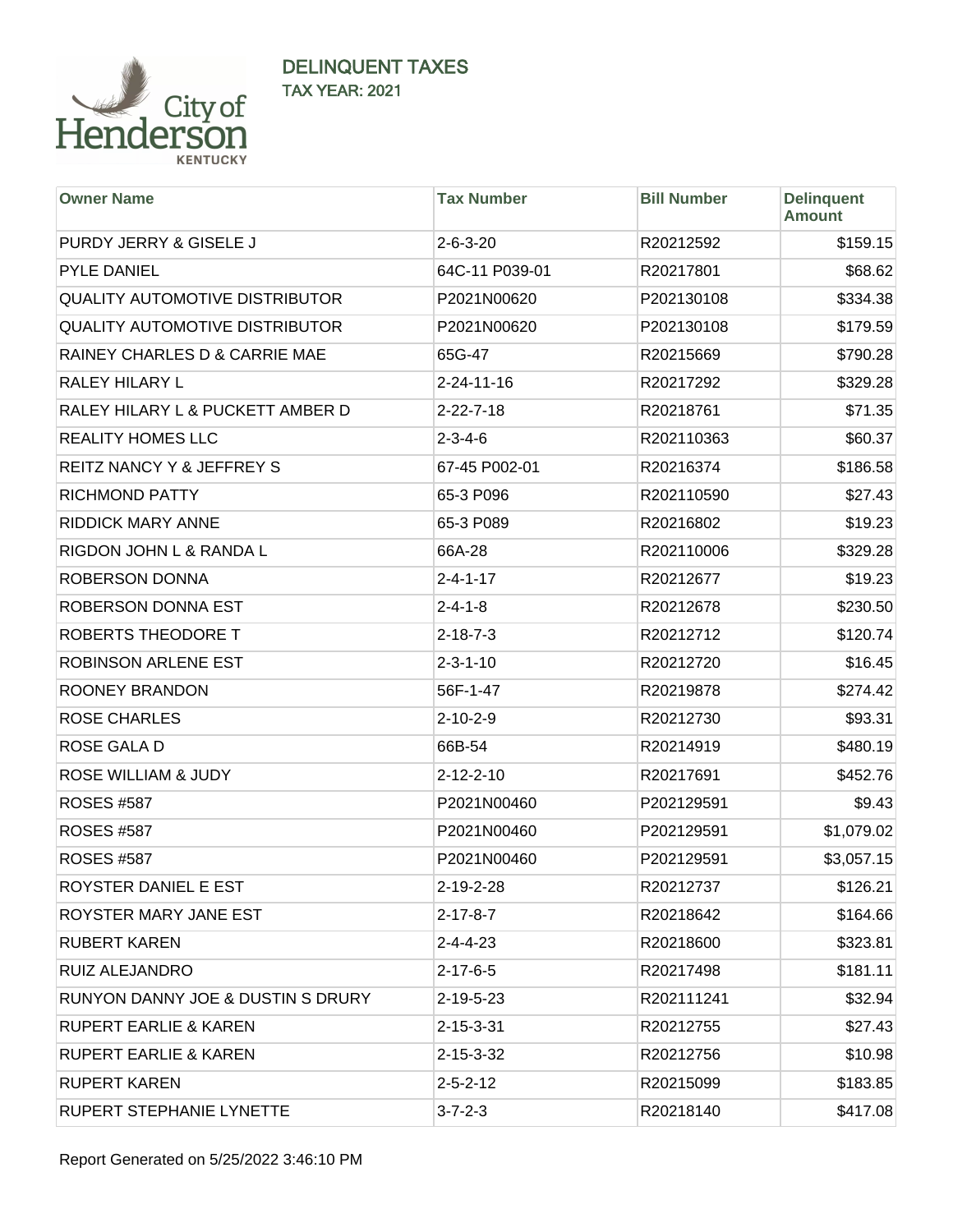

| <b>Owner Name</b>                        | <b>Tax Number</b>  | <b>Bill Number</b> | <b>Delinquent</b><br><b>Amount</b> |
|------------------------------------------|--------------------|--------------------|------------------------------------|
| <b>RUSSELBURG JENNIFER &amp; WILLIAM</b> | 3-8-1-6 M001       | R202111423         | \$24.70                            |
| SABIC INNOVATIVE PLASTICS US             | P2021N01126        | P202130234         | \$637.92                           |
| SAMPLES ANTHONY L & DEBORAH              | $1 - 1 - 2 - 5$    | R20212772          | \$433.57                           |
| SANCHEZ JAZMIN                           | $2 - 16 - 4 - 21$  | R202110783         | \$296.34                           |
| <b>SARMIENTO URIEL</b>                   | 2-18-6-23          | R20217518          | \$148.17                           |
| SAUER CLORISSA JANE ET AL                | 2-21-9-21          | R202110275         | \$318.30                           |
| <b>SCARBROUGH RHONDA</b>                 | $3 - 8 - 6 - 13$   | R20217482          | \$27.43                            |
| <b>SCHEESELE AMY</b>                     | 55F-17 P087        | R202111326         | \$49.39                            |
| <b>SCHWARTZ GARRY W &amp; SHEILA</b>     | $2 - 24 - 4 - 23$  | R20212808          | \$197.56                           |
| <b>SCOTT LORETTA</b>                     | 39A-57 M001        | R20212815          | \$10.98                            |
| <b>SET FREE CHURCH</b>                   | $3 - 8 - 5 - 1$    | R20216043          | \$109.76                           |
| SHEARER DEBORAH                          | $2 - 7 - 5 - 3$    | R20212835          | \$439.04                           |
| <b>SHELTON JESSIE &amp; MARY</b>         | 2-15-2-20          | R20214909          | \$46.66                            |
| <b>SHELTON SHEILA</b>                    | 55F-17 P051        | R20215168          | \$21.96                            |
| SHEPHERD SONNY J & AUTUMN DAWN           | 66A-103            | R20217842          | \$274.42                           |
| <b>SHERMAN KAREN</b>                     | 67-45 P024         | R20212851          | \$82.33                            |
| SHIDLER KELLY                            | $2 - 13 - 8 - 1$   | R202110976         | \$210.70                           |
| SHIDLER KELLY                            | 2-24-5-19          | R202110476         | \$208.54                           |
| SHORT KATHERINE N                        | $2 - 22 - 2 - 16$  | R20216875          | \$227.77                           |
| SHOULDERS THERESA GAYLE                  | $2 - 21 - 11 - 4$  | R202110218         | \$192.09                           |
| <b>SHPP LLC</b>                          | P2021N01125        | P202130149         | \$59,731.16                        |
| SHUMATE DAVID L & LORA L                 | $2 - 15 - 1 - 15$  | R20215785          | \$658.56                           |
| SIGHTS STERLING G JR ESTATE              | 46A-52             | R20212895          | \$493.94                           |
| SIMMS JUNE E EST                         | $3 - 8 - 4 - 12$   | R20212905          | \$137.19                           |
| <b>SIMPSON DONNA B</b>                   | 64C-11 P030        | R20212908          | \$68.62                            |
| <b>SIMPSON TOMMY &amp; KRISTA</b>        | $2 - 13 - 11 - 17$ | R20212912          | \$238.75                           |
| SINGH CHERYL A & RAMIREZ FRANCISCO E     | $2 - 21 - 2 - 12$  | R20216397          | \$65.84                            |
| <b>SKAGGS AMY</b>                        | $2 - 16 - 4 - 23$  | R20218194          | \$41.15                            |
| <b>SKAGGS DONALD &amp; CARLA</b>         | 67-67 P027         | R20214650          | \$54.90                            |
| <b>SKINNER THOMAS</b>                    | $2 - 18 - 2 - 16$  | R202110236         | \$38.41                            |
| SKINNER WILLIAM A                        | 2-19-3-37          | R20218045          | \$5.47                             |
| SKINNER WILLIAM A                        | 2-19-3-38          | R20218046          | \$30.17                            |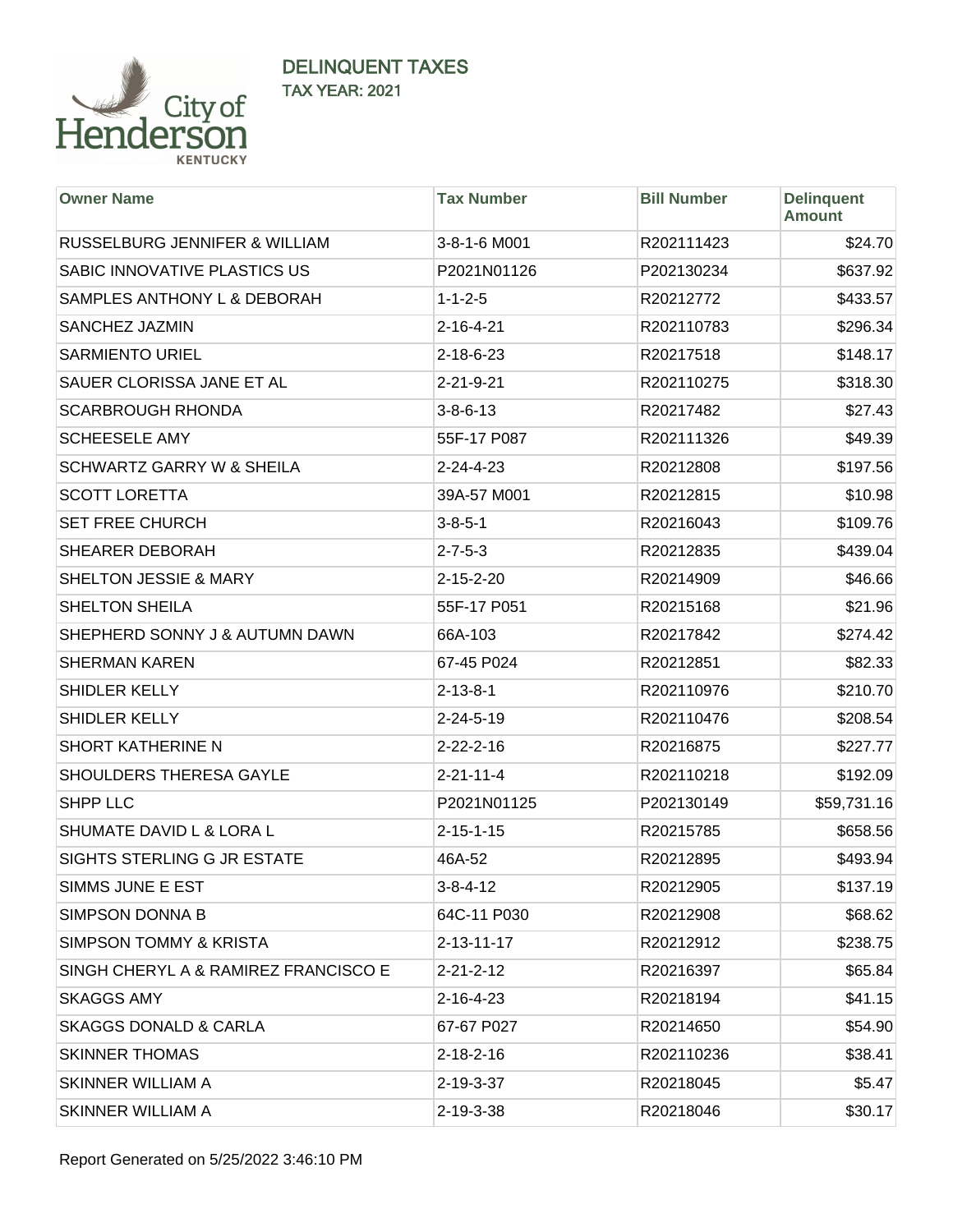

| <b>Owner Name</b>                    | <b>Tax Number</b> | <b>Bill Number</b> | <b>Delinquent</b><br><b>Amount</b> |
|--------------------------------------|-------------------|--------------------|------------------------------------|
| <b>SLAUGHTER STEPHEN</b>             | $1 - 13 - 1 - 16$ | R20217598          | \$10.98                            |
| SMASHBITS ANIMATION LLC              | P2021N01155       | P202130155         | \$0.29                             |
| <b>SMASHBITS ANIMATION LLC</b>       | P2021N01155       | P202130155         | \$84.41                            |
| SMITH ADAM KENTON & BRITTNEY JO      | 65M-87            | R20219752          | \$1,613.46                         |
| SMITH JAMES & DOROTHY                | 67-67 P019        | R20214890          | \$32.94                            |
| <b>SMITH MARK A &amp; CHARLENE</b>   | $2 - 17 - 3 - 38$ | R20212943          | \$82.33                            |
| <b>SMITH MATT</b>                    | 67-44 P083        | R202110563         | \$24.70                            |
| SMITH ROSETTA ESTATE                 | 2-13-5-20         | R20216090          | \$96.05                            |
| SOAPER CHEMICAL CO                   | 3-7-4-21 M001     | R20212961          | \$2.74                             |
| <b>SOLB LLP</b>                      | $2 - 22 - 3 - 16$ | R202110979         | \$27.43                            |
| SPAINHOWARD AMY J                    | $2 - 25 - 11 - 4$ | R20214572          | \$244.22                           |
| <b>SPINKS SHANE</b>                  | 67-67 P71         | R20218358          | \$87.80                            |
| <b>SPURLIN LAURIE</b>                | 65-3 P102         | R20217264          | \$16.45                            |
| <b>STANLEY CHRIS</b>                 | 65-3 P084         | R20218381          | \$3.27                             |
| <b>STEELEY BOB</b>                   | 55C-56            | R20218914          | \$159.15                           |
| STEFANSKI MARK EDWARD & DEBORAH K    | 64C-11 P013-01    | R202139061         | \$263.44                           |
| <b>STEWART JAMES EST</b>             | $3 - 8 - 3 - 45$  | R20213017          | \$175.60                           |
| STONE AGRETA EST                     | 56D-87            | R20217902          | \$329.28                           |
| <b>STONE CARESSE R</b>               | 67-67 P055-01     | R202110747         | \$9.86                             |
| STONE DOROTHA EST                    | $2 - 24 - 2 - 18$ | R20216291          | \$82.33                            |
| <b>STONE JAMES D</b>                 | $2 - 13 - 4 - 15$ | R20217065          | \$32.94                            |
| <b>STONE LUCAS</b>                   | 55F-17 P062       | R202111324         | \$16.45                            |
| STONE MARY M & TRACEY CRAWFORD OWENS | $2 - 17 - 8 - 20$ | R20216526          | \$32.94                            |
| <b>STONE PEARLINE</b>                | $3 - 7 - 2 - 2$   | R20213046          | \$19.23                            |
| <b>STONE THOMAS EARL</b>             | 2-25-12-31        | R202111140         | \$54.90                            |
| STOTT AMANDA & JUSTIN E WILSON       | $2 - 24 - 2 - 13$ | R202110310         | \$71.35                            |
| <b>SUGG ROBBI LEE</b>                | $2 - 13 - 5 - 21$ | R20214376          | \$8.75                             |
| <b>SUGGS EDITH</b>                   | $3 - 8 - 3 - 35$  | R20213067          | \$8.25                             |
| <b>SUMMERS STEVEN</b>                | 56-19             | R202111072         | \$27.43                            |
| SUTTON CAROLYN J EST                 | $2 - 18 - 2 - 22$ | R202110083         | \$78.40                            |
| <b>SUTTON GARY L SR</b>              | $2 - 18 - 8 - 17$ | R202110084         | \$82.33                            |
| <b>SUTTON GARY L SR</b>              | 2-19-2-38         | R202110085         | \$13.72                            |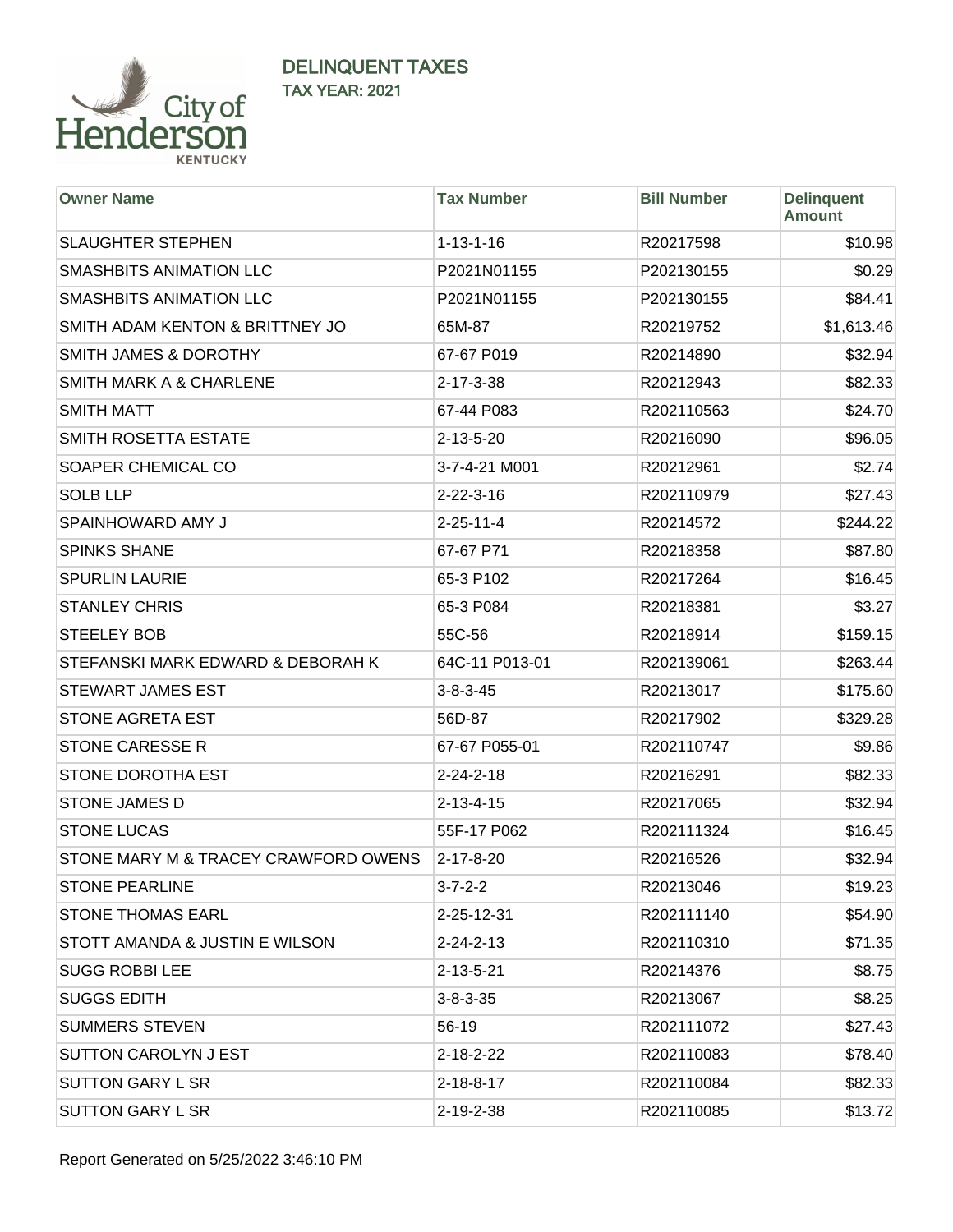

| <b>Owner Name</b>                    | <b>Tax Number</b> | <b>Bill Number</b> | <b>Delinquent</b><br><b>Amount</b> |
|--------------------------------------|-------------------|--------------------|------------------------------------|
| <b>SUTTON GARY L SR</b>              | $2 - 19 - 2 - 39$ | R202110086         | \$13.72                            |
| <b>SUTTON GARY L SR</b>              | 2-19-2-40         | R202110087         | \$16.45                            |
| <b>SUTTON HOWARD L ESTATE</b>        | $2 - 21 - 2 - 2$  | R20213083          | \$216.79                           |
| SUTTON JOHN WILLIAM ESTATE           | $2 - 13 - 9 - 7$  | R20213085          | \$186.58                           |
| <b>SUTTON QUENTIN LEE</b>            | $2 - 22 - 7 - 1$  | R20217322          | \$82.33                            |
| <b>SUTTON QUENTIN LEE</b>            | $2 - 9 - 4 - 15$  | R20217323          | \$38.41                            |
| <b>T PROPERTIES LLC</b>              | $1 - 6 - 2 - 10$  | R20217638          | \$905.51                           |
| <b>TAPP FREDDIE LEE JR</b>           | $2 - 10 - 2 - 14$ | R20213095          | \$41.15                            |
| <b>TEAGUE JOHNNY</b>                 | 2-13-3-30         | R202110477         | \$27.43                            |
| <b>TEAGUE JOHNNY</b>                 | $2 - 13 - 3 - 31$ | R202110478         | \$145.44                           |
| THOMAS CHRISTOPHER & MORGAN          | $2 - 17 - 9 - 12$ | R20219540          | \$201.95                           |
| THOMAS CHRISTOPHER & MORGAN          | $3 - 8 - 4 - 9$   | R20219577          | \$237.09                           |
| <b>THOMAS LAWRENCE &amp; THERESA</b> | $2 - 13 - 6 - 28$ | R20219882          | \$29.50                            |
| <b>THOMAS MICHAEL &amp; APRIL</b>    | $1 - 26 - 1 - 9$  | R20213134          | \$411.61                           |
| THOMAS MICHAEL L & HAYNES LARRY L    | $2 - 3 - 2 - 8$   | R20213140          | \$10.98                            |
| THOMAS SARAH V                       | $2 - 19 - 1 - 6$  | R20213137          | \$10.98                            |
| <b>THOMAS STEVEN E</b>               | $2 - 15 - 1 - 19$ | R20213139          | \$16.45                            |
| THOMPKINS JOHN W II & TINA PURSLEY   | $2 - 5 - 3 - 2$   | R20216997          | \$246.95                           |
| THOMPSON GREGORY & LINDSAY           | 65-3 P063         | R20215728          | \$98.24                            |
| <b>THOMPSON SUMMER</b>               | 67-67 P012        | R20218299          | \$30.17                            |
| <b>TILLOTSON AMANDA</b>              | 65-3 P054         | R202110586         | \$54.90                            |
| TILLOTSON JEFFREY & SUZANNE          | 55B-134           | R20213164          | \$568.03                           |
| TIP TOP DESIGN LTD CO LLC            | P2021N00693       | P202130200         | \$518.60                           |
| TIP TOP DESIGN LTD CO LLC            | P2021N00693       | P202130200         | \$24.53                            |
| <b>TITAN HOLDING CO LLC</b>          | $3 - 2 - 4 - 13$  | R20217108          | \$230.50                           |
| <b>TODD BETTY J</b>                  | 2-25-11-21        | R20213166          | \$19.23                            |
| <b>TOLBERT MATTHEW J &amp; ROSE</b>  | $2 - 4 - 1 - 3$   | R20218480          | \$362.22                           |
| <b>TOMPKINS PAUL J</b>               | $2 - 19 - 3 - 19$ | R20214081          | \$27.43                            |
| <b>TORAIN OLIVIA R</b>               | $3 - 3 - 2 - 1$   | R20212221          | \$27.43                            |
| <b>TRAVIS TONY &amp; LURAY</b>       | 2-25-12-34        | R20219072          | \$149.60                           |
| TSE INVESTMENTS LLC                  | $2 - 13 - 3 - 5$  | R202110532         | \$65.84                            |
| TSE INVESTMENTS LLC                  | $2 - 22 - 6 - 13$ | R202110533         | \$20.84                            |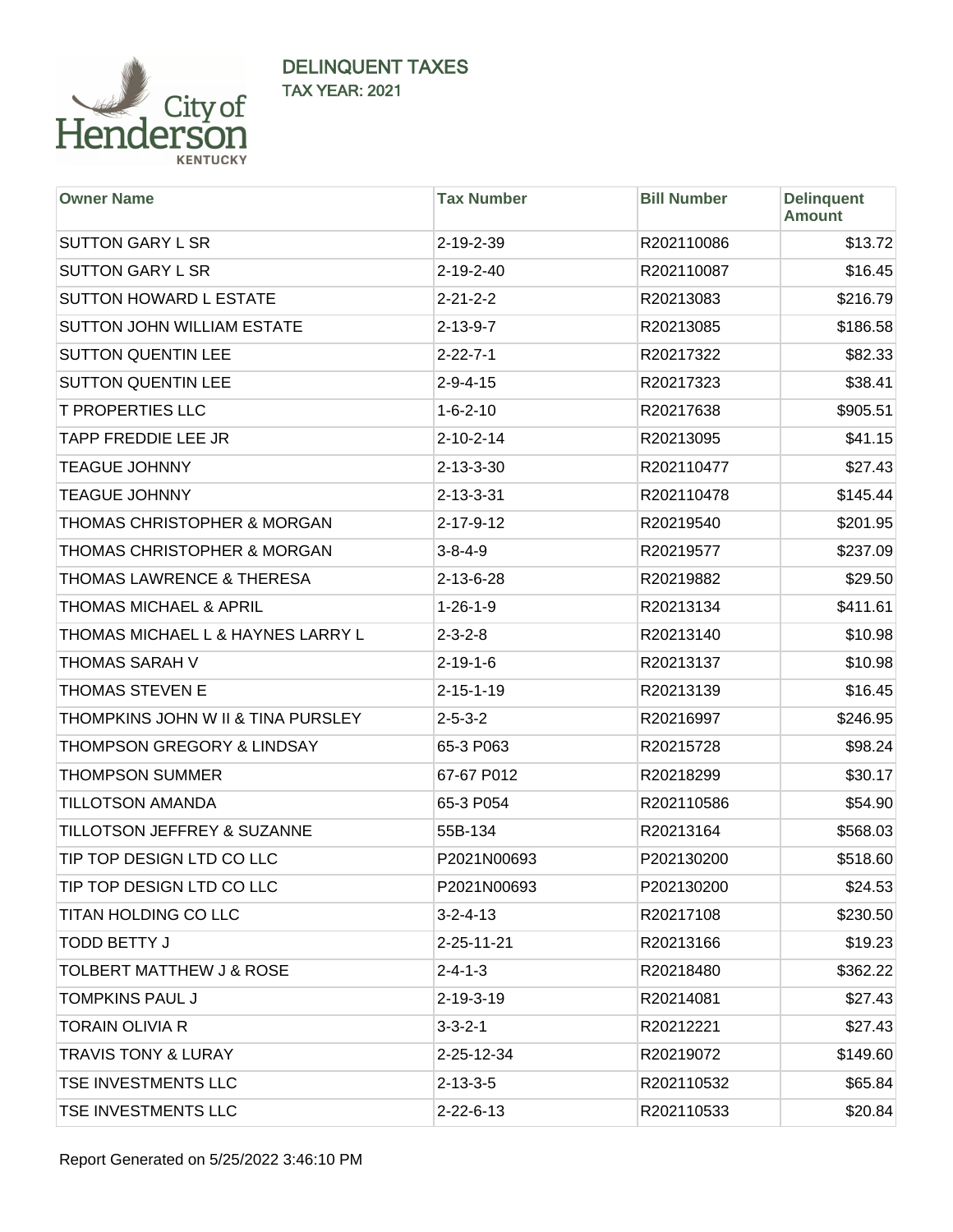

| <b>Owner Name</b>                        | <b>Tax Number</b> | <b>Bill Number</b> | <b>Delinquent</b><br><b>Amount</b> |
|------------------------------------------|-------------------|--------------------|------------------------------------|
| <b>TURNER CORNELIA &amp; S HATCHETT</b>  | $3 - 7 - 4 - 13$  | R20213205          | \$13.72                            |
| UNDERHILL BRITTANY & REESE JOSEPH        | 65-3.1 P045       | R202111263         | \$71.35                            |
| UNDERWOOD JAMES                          | 67-44 P092        | R20219041          | \$10.98                            |
| <b>URBANEK WANDA</b>                     | 65I-51            | R202110013         | \$282.63                           |
| <b>UTLEY NICHOLAS</b>                    | $1 - 25 - 3 - 14$ | R20217419          | \$356.71                           |
| <b>VANDERBILT MORTGAGE &amp; FINANCE</b> | 67-45 P009        | R202110864         | \$219.52                           |
| <b>VANOVER AMANDA</b>                    | 2-16-5-10 M001    | R20215873          | \$24.70                            |
| <b>VANOVER KERRI</b>                     | 67-67 P033-01     | R20217103          | \$109.76                           |
| <b>VAUGHN CAROL</b>                      | 65-3 P082         | R202110588         | \$13.72                            |
| <b>VAUGHN DANIEL &amp; KAYSE</b>         | $2 - 6 - 3 - 26$  | R20217793          | \$301.85                           |
| <b>VAUGHN JULIE</b>                      | 65-3 P008         | R202110579         | \$19.23                            |
| <b>VECCIA JUDY O</b>                     | 65F-233           | R20217185          | \$878.08                           |
| <b>VELASQUEZ ESTHER</b>                  | 66A-34.1          | R20219626          | \$19.23                            |
| VERIZON CONNECT FLEET USA LLC            | P2021N00906       | P202130229         | \$6.50                             |
| <b>VINSON THOMAS R &amp; LORI A</b>      | 55C-111           | R20219376          | \$353.44                           |
| <b>VINSON THOMAS R &amp; LORI A</b>      | 55C-42            | R20219377          | \$274.96                           |
| <b>VINSON THOMAS R &amp; LORI A</b>      | 55C-43            | R20219378          | \$2,197.40                         |
| <b>VINSON THOMAS R &amp; LORI A</b>      | 55C-83            | R20219383          | \$313.91                           |
| WALKER ARNOLD CLAY JR & CINDY            | $1 - 18 - 3 - 18$ | R20213261          | \$268.91                           |
| <b>WALKER AUBREY</b>                     | 67-45 P010-01     | R202111013         | \$345.19                           |
| <b>WALKER DEBORAH</b>                    | 67-45 P013        | R202111312         | \$164.66                           |
| <b>WALKER MICHAEL S</b>                  | $3 - 5 - 4 - 6$   | R20213271          | \$290.87                           |
| <b>WALKER ROBERT</b>                     | $2 - 13 - 2 - 2$  | R20216144          | \$54.90                            |
| <b>WALLACE FRED SR EST</b>               | $2 - 8 - 4 - 37$  | R20213272          | \$10.98                            |
| <b>WARE VIOLA ESTATE</b>                 | $3 - 7 - 3 - 20$  | R202110856         | \$5.47                             |
| <b>WARE VIOLA ESTATE</b>                 | $3 - 8 - 7 - 9$   | R202110855         | \$13.72                            |
| <b>WATKINS HENRY LEE</b>                 | $2 - 16 - 4 - 14$ | R20213318          | \$27.43                            |
| <b>WATKINS JAKE</b>                      | 39A-76 M001       | R20214827          | \$8.25                             |
| <b>WATKINS MARGARET EST</b>              | $1 - 22 - 4 - 10$ | R20215856          | \$1,048.21                         |
| <b>WATKINS MARGARET H EST</b>            | $1 - 4 - 3 - 11$  | R20215855          | \$301.85                           |
| <b>WATKINS MARGARET H EST</b>            | 2-16-4-9          | R20215854          | \$27.43                            |
| <b>WEDDING TINA</b>                      | 64D-10 P011       | R20219758          | \$16.45                            |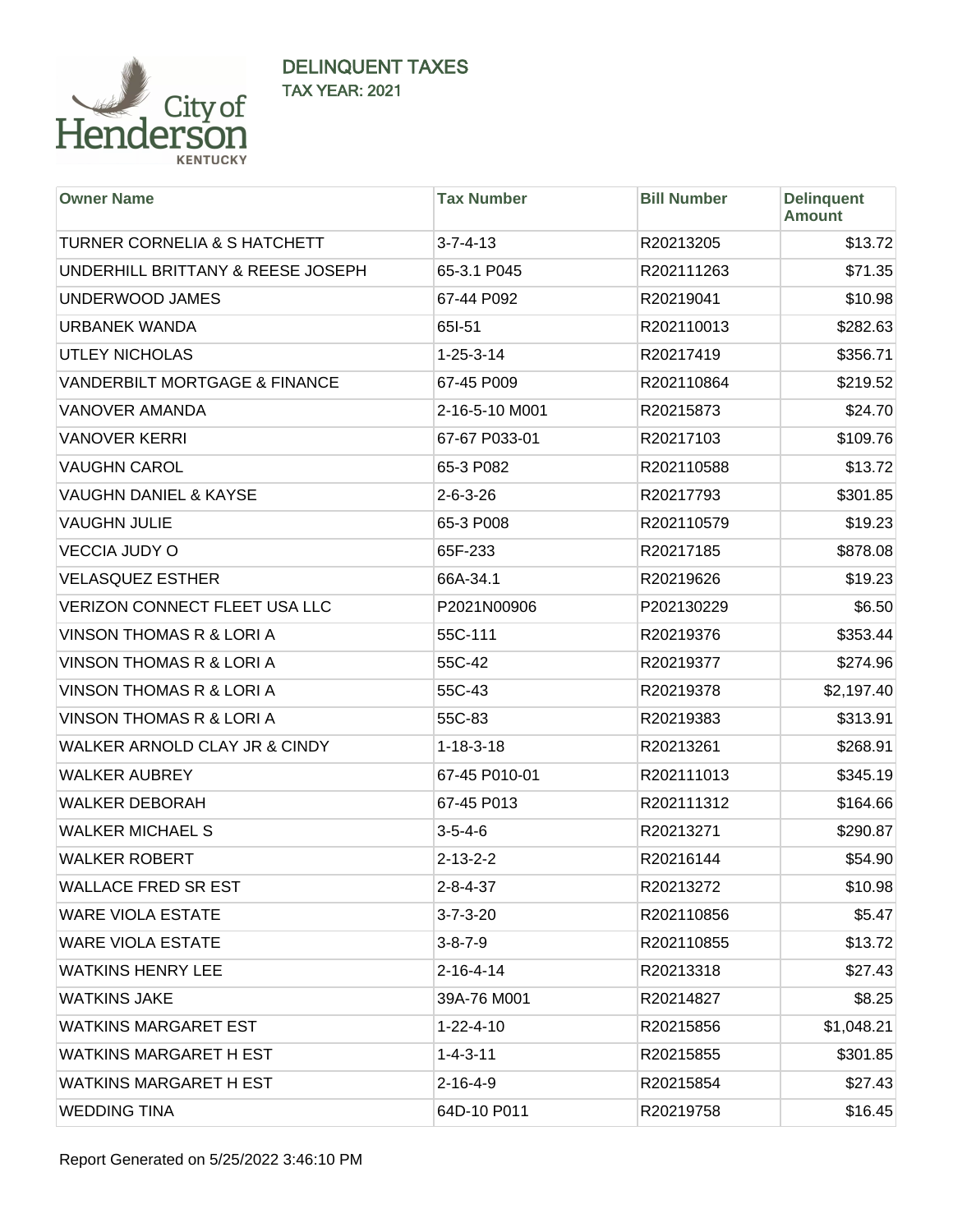

| <b>Owner Name</b>                     | <b>Tax Number</b> | <b>Bill Number</b> | <b>Delinquent</b><br><b>Amount</b> |
|---------------------------------------|-------------------|--------------------|------------------------------------|
| <b>WEIMER CAROL A</b>                 | 46A-42            | R20213339          | \$609.17                           |
| <b>WELLS BRUCE EST</b>                | $2 - 13 - 1 - 10$ | R20213347          | \$27.43                            |
| <b>WESSEL SCOT &amp; CINDI</b>        | $2 - 21 - 6 - 2$  | R20213352          | \$8.25                             |
| <b>WESTBROOK STERLING RAY</b>         | $2 - 13 - 5 - 4$  | R202110956         | \$156.42                           |
| <b>WESTERMAN ANGELA</b>               | 55F-17 P011       | R20219688          | \$82.33                            |
| WHITE JAMES N JR & MELISSA J          | 56D-186           | R20214577          | \$167.43                           |
| <b>WHITLEDGE MARY ANN</b>             | $2 - 13 - 10 - 8$ | R20217328          | \$241.48                           |
| <b>WHITLEDGE MARY ANN</b>             | $2 - 13 - 5 - 11$ | R20217329          | \$197.56                           |
| WHITLOCK ROBERT EARL & MELINDA ANN    | 56D-169           | R20219978          | \$600.93                           |
| <b>WHITNEY ELIZABETH</b>              | $2 - 25 - 7 - 10$ | R202110199         | \$109.76                           |
| <b>WILCOX TWILLA</b>                  | $2 - 15 - 2 - 7$  | R20215253          | \$68.62                            |
| WILKE MARY B LIFE EST & FRANKLIN JAN  | $2 - 25 - 7 - 7$  | R20218803          | \$120.74                           |
| <b>WILKES MARTINAS L</b>              | 66D-77            | R20219216          | \$801.26                           |
| <b>WILLETT KENNY</b>                  | 55F-24 P060       | R202111309         | \$60.37                            |
| <b>WILLETT LYNDA</b>                  | 2-18-6-35         | R20217161          | \$142.70                           |
| <b>WILLETT TONY G &amp; VALARIE</b>   | 39A-47 M001       | R20213413          | \$46.66                            |
| <b>WILLIAMS ANNA MAE EST</b>          | $2 - 25 - 12 - 5$ | R20213431          | \$27.43                            |
| <b>WILLIAMS JOHN MOONDOG</b>          | 64H-421           | R20216197          | \$504.88                           |
| <b>WILLIAMS KARL W &amp; MISTY</b>    | $2 - 18 - 9 - 11$ | R20213433          | \$27.43                            |
| <b>WILLIAMS KEN</b>                   | 64C-11 P043       | R20213435          | \$5.47                             |
| <b>WILLIAMS RANDALL</b>               | 65-3.1 P044       | R202110584         | \$82.33                            |
| <b>WILSON KIM</b>                     | 65F-218           | R20216607          | \$518.64                           |
| WILSON PORTIA JEAN & KAMRON L COSBY   | 46E-21            | R20219588          | \$521.37                           |
| <b>WINT JAMES</b>                     | 56-37 M002        | R20214820          | \$2.74                             |
| <b>WOMACK BRADLEY D</b>               | $2 - 13 - 5 - 5$  | R20218950          | \$142.70                           |
| <b>WOMACK BRADLEY DALE</b>            | 2-13-18-17        | R20218180          | \$109.76                           |
| <b>WOOD ROBERT</b>                    | 65-3.1 P041-01    | R20217850          | \$219.52                           |
| WOODARD WILLIAM ERIC & LAUREN D       | $2 - 21 - 10 - 6$ | R20217680          | \$109.76                           |
| <b>WOODS ORIEL ESTATE</b>             | $2 - 4 - 2 - 8$   | R202110527         | \$32.94                            |
| <b>WRIGHT JOSH &amp; DANIA GIVENS</b> | 64D-10 P041       | R20216133          | \$49.39                            |
| <b>WYATT OLLIE V EST</b>              | $2 - 18 - 8 - 8$  | R20217364          | \$8.25                             |
| YATES JAMES A & ANGELIA               | $2 - 25 - 9 - 10$ | R20213531          | \$205.81                           |